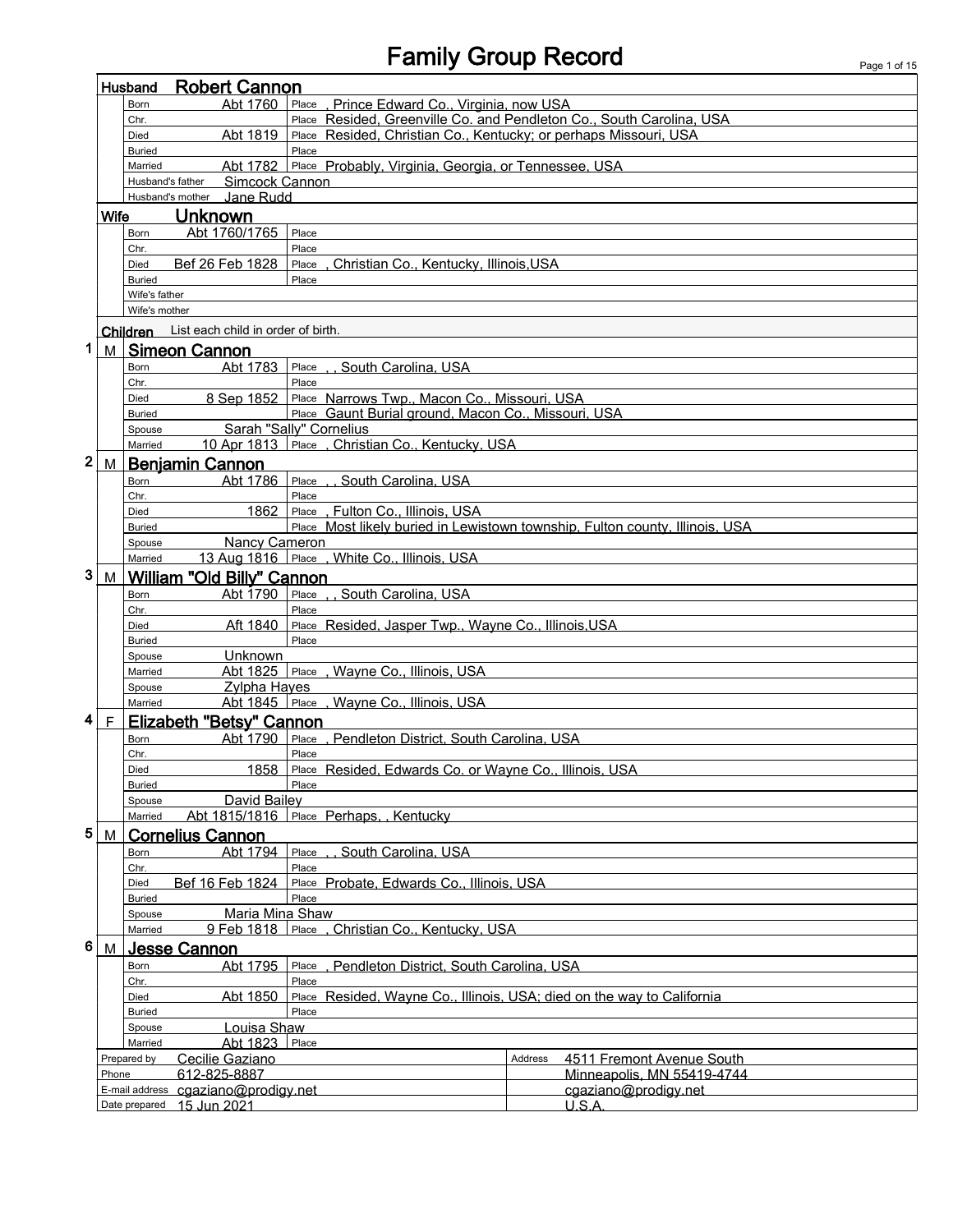|                                                                                      |              | Husband                                                                                     | <b>Robert Cannon</b>                                                                                           |  |  |  |  |  |
|--------------------------------------------------------------------------------------|--------------|---------------------------------------------------------------------------------------------|----------------------------------------------------------------------------------------------------------------|--|--|--|--|--|
|                                                                                      | Wife         |                                                                                             | <b>Unknown</b>                                                                                                 |  |  |  |  |  |
|                                                                                      |              | Children                                                                                    | List each child in order of birth.                                                                             |  |  |  |  |  |
| 7                                                                                    | M            | <b>Richard Cannon</b>                                                                       |                                                                                                                |  |  |  |  |  |
|                                                                                      |              | Born                                                                                        | Abt 1798<br>Place . Pendleton District. South Carolina. USA                                                    |  |  |  |  |  |
|                                                                                      |              | Chr.                                                                                        | Place                                                                                                          |  |  |  |  |  |
|                                                                                      |              | Died                                                                                        | 27 Jun 1871<br>Place Carthage, Hancock Co., Illinois, USA                                                      |  |  |  |  |  |
|                                                                                      |              | <b>Buried</b><br>Spouse                                                                     | Place Baptist Brick Church Cemetery, Carthage, Hancock Co., Ilinois, USA<br>Sarah P. "Sally" Bradley           |  |  |  |  |  |
|                                                                                      |              | Married                                                                                     | 9 Oct 1826 Place, Christian Co., Kentucky, USA                                                                 |  |  |  |  |  |
|                                                                                      |              | Spouse                                                                                      | <b>Mary Harter</b>                                                                                             |  |  |  |  |  |
|                                                                                      |              | Married                                                                                     | 25 Jun 1844 Place, Hancock Co., Illinois, USA                                                                  |  |  |  |  |  |
| 8                                                                                    | F.           | <b>Nancy Cannon</b>                                                                         |                                                                                                                |  |  |  |  |  |
|                                                                                      |              | Born                                                                                        | Bef 1803<br>Place, Pendleton District, South Carolina, USA                                                     |  |  |  |  |  |
|                                                                                      |              | Chr.<br>Died                                                                                | Place<br>Aft 1817<br>Place Perhaps, Christian Co., Kentucky, USA                                               |  |  |  |  |  |
|                                                                                      |              | <b>Buried</b>                                                                               | Place                                                                                                          |  |  |  |  |  |
|                                                                                      |              | Spouse                                                                                      | William Randolph                                                                                               |  |  |  |  |  |
|                                                                                      |              | Married                                                                                     | 23 Nov 1817 Place, Christian Co., Kentucky, USA                                                                |  |  |  |  |  |
| 9                                                                                    | F.           | Judith Cannon                                                                               |                                                                                                                |  |  |  |  |  |
|                                                                                      |              | Born                                                                                        | Place Probably, , Kentucky, USA<br>Abt 1803                                                                    |  |  |  |  |  |
|                                                                                      |              | Chr.                                                                                        | Place                                                                                                          |  |  |  |  |  |
|                                                                                      |              | Died<br><b>Buried</b>                                                                       | Bef 1840<br>Place Probably, Effingham Co., Illinois, USA<br>Place                                              |  |  |  |  |  |
|                                                                                      |              | Spouse                                                                                      | <b>William Gallant</b>                                                                                         |  |  |  |  |  |
|                                                                                      |              | Married                                                                                     | Abt 1820<br>Place                                                                                              |  |  |  |  |  |
|                                                                                      | <b>Notes</b> |                                                                                             |                                                                                                                |  |  |  |  |  |
|                                                                                      |              | HUSBAND - Robert Cannon                                                                     |                                                                                                                |  |  |  |  |  |
|                                                                                      |              |                                                                                             | Robert Cannon of Greenville & Pendleton Counties, SC, later of Kentucky, appears to have been a son of Simcock |  |  |  |  |  |
|                                                                                      |              |                                                                                             | Cannon. Several people who descend from Simcock Cannon have matched DNA results at Ancestry.com, including     |  |  |  |  |  |
|                                                                                      |              |                                                                                             | matches in common, with people who descend from this Robert Cannon.                                            |  |  |  |  |  |
|                                                                                      |              |                                                                                             |                                                                                                                |  |  |  |  |  |
|                                                                                      |              | c.1760                                                                                      | Probably Prince Edward Co., VA. Robert Cannon born to Simcock Cannon and Jane Rudd.                            |  |  |  |  |  |
|                                                                                      |              | c.1780                                                                                      | Unknown location (perhaps VA, TN, or GA). Robert Cannon married an unknown woman.                              |  |  |  |  |  |
|                                                                                      |              | 23 Nov 1783                                                                                 | Unknown location, probably SC.  William Bourland signed a note of debt to Robert Cannon                        |  |  |  |  |  |
|                                                                                      |              |                                                                                             | (see court papers below).                                                                                      |  |  |  |  |  |
|                                                                                      |              |                                                                                             |                                                                                                                |  |  |  |  |  |
|                                                                                      |              | 02 Jan 1790                                                                                 | Unknown location, probably SC. Robert Cannon, Josiah Hawkins, and William Hooper                               |  |  |  |  |  |
|                                                                                      |              |                                                                                             | contracted a debt to John Paul (see court papers below).                                                       |  |  |  |  |  |
|                                                                                      |              |                                                                                             |                                                                                                                |  |  |  |  |  |
|                                                                                      |              | 1790                                                                                        | Pendleton District, SC, Census:<br>Robert Cannon, p. 83                                                        |  |  |  |  |  |
|                                                                                      |              |                                                                                             | $1 w m 16$ older<br>1774/earlier<br>Robert 1760                                                                |  |  |  |  |  |
|                                                                                      |              |                                                                                             | ?<br>1 w m 16/older<br>1774/earlier                                                                            |  |  |  |  |  |
|                                                                                      |              |                                                                                             |                                                                                                                |  |  |  |  |  |
|                                                                                      |              |                                                                                             | Simeon 1781<br>1w m under 16<br>1775/1790                                                                      |  |  |  |  |  |
|                                                                                      |              |                                                                                             | 1 w m under 16<br>1775/1790<br>Benjamin 1786                                                                   |  |  |  |  |  |
|                                                                                      |              |                                                                                             |                                                                                                                |  |  |  |  |  |
|                                                                                      |              |                                                                                             | Robert's wife<br>1 w f any age                                                                                 |  |  |  |  |  |
|                                                                                      |              |                                                                                             | 1 w f any age<br>Elizabeth 1790                                                                                |  |  |  |  |  |
|                                                                                      |              |                                                                                             |                                                                                                                |  |  |  |  |  |
|                                                                                      |              | 23 Mar 1791                                                                                 | Greenville Co., SC, Court Papers, #1791, #9: "The Petition of Robert Cannon humbly                             |  |  |  |  |  |
|                                                                                      |              |                                                                                             | Sheweth that William Bourland is Justly Indebted to him the sum of Eleven hundred weight of                    |  |  |  |  |  |
|                                                                                      |              |                                                                                             | Tobacco to be delivered at the Congarees[1] by note of hand Robert Cannon.<br>"To the Sheriff<br>$\sqrt{2}$    |  |  |  |  |  |
| of said County We command you that you Summon the said William Bourland to appear on |              |                                                                                             |                                                                                                                |  |  |  |  |  |
|                                                                                      |              |                                                                                             | the third Monday in May next 23 March 1791.                                                                    |  |  |  |  |  |
|                                                                                      |              |                                                                                             |                                                                                                                |  |  |  |  |  |
|                                                                                      |              | [note] "Twelve months after date promes to pay or caus to be paid unto Robert Cannon eleven |                                                                                                                |  |  |  |  |  |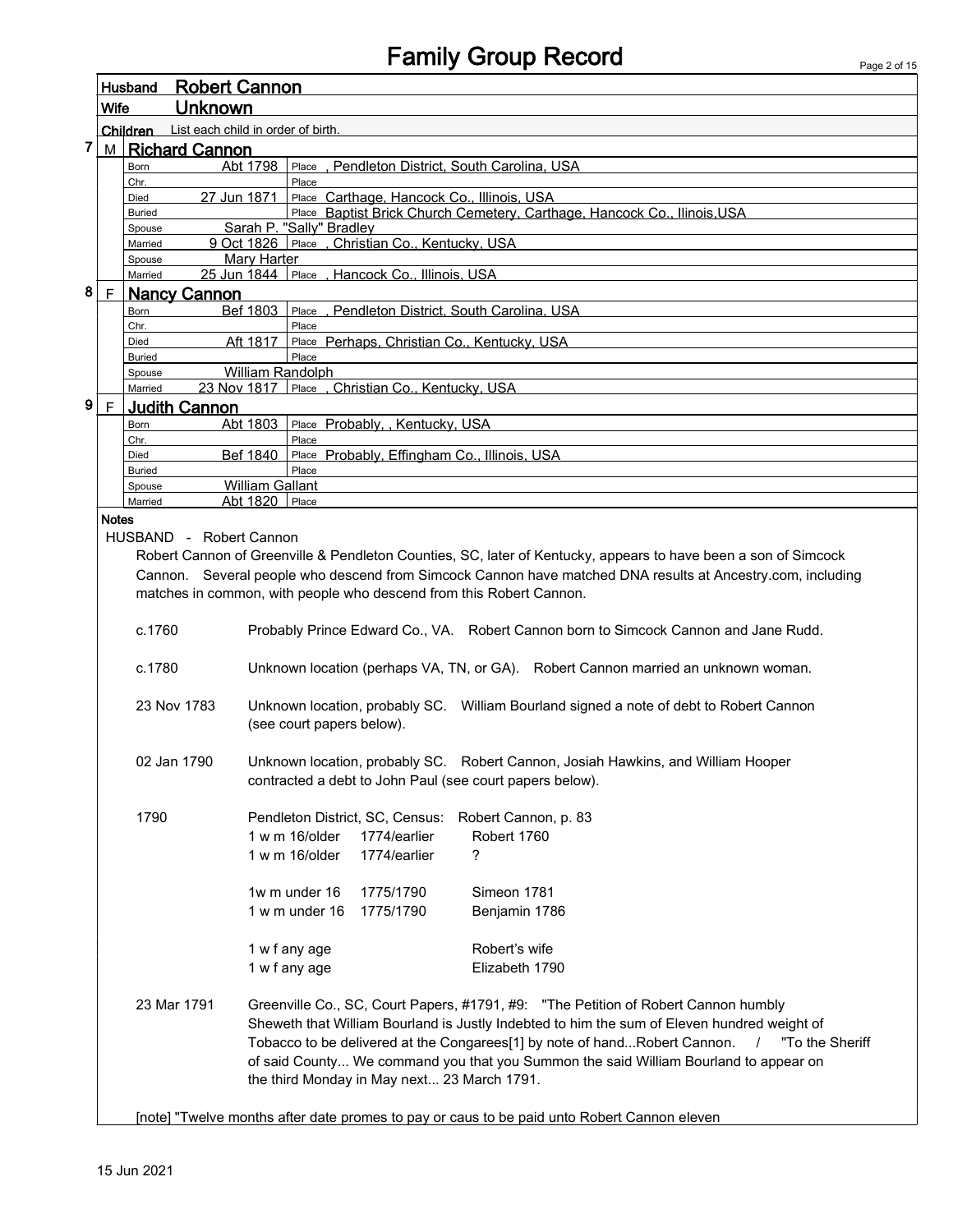| <b>Husband</b>                                                                                                                        | <b>Robert Cannon</b>                                                                                                                                                                                                                                                                                                                                                                                                                                                                                                           |  |  |  |  |
|---------------------------------------------------------------------------------------------------------------------------------------|--------------------------------------------------------------------------------------------------------------------------------------------------------------------------------------------------------------------------------------------------------------------------------------------------------------------------------------------------------------------------------------------------------------------------------------------------------------------------------------------------------------------------------|--|--|--|--|
| <b>Unknown</b><br><b>Wife</b>                                                                                                         |                                                                                                                                                                                                                                                                                                                                                                                                                                                                                                                                |  |  |  |  |
| <b>Notes</b><br>HUSBAND - Robert Cannon                                                                                               | (Continued)<br>hundred wait of good marchentble tobacco at the Congaree for value received of him 24<br>November 1783. William Bourland.                                                                                                                                                                                                                                                                                                                                                                                       |  |  |  |  |
| "I hereby assign over the within note of hand to John Paul or his order for value received 14 Decr<br>1789. Robert Cannon" (C)[2],[3] |                                                                                                                                                                                                                                                                                                                                                                                                                                                                                                                                |  |  |  |  |
| 23 Mar 1791                                                                                                                           | Greenville Co., SC, Court Papers, #1791, #10: "The petition of John Paul humbly sheweth that<br>Robert Cannon, Josiah Hawkins & William Hooper is justly Indebted to him the sum of<br>Twelve hundred weight of Tobacco to be delivered at the Congarees Grandby ware house and to<br>pass the Inspection by note of hand John Paul. / "To the Sheriff of said County we<br>command you that you Summon the said Robert Cannon, Josiah Hawkins, and William<br>Hooper to appear on the third Monday in May next 23 March 1791. |  |  |  |  |
|                                                                                                                                       | [note] "We Jointly and severally promise to pay to John Paul or his order on or before the first<br>day of December next the full quantity of twelve hundred weight of tobacco 2 Janry 1790.<br>Robert Cannon, Josiah Hawkins, William Hooper (H).                                                                                                                                                                                                                                                                             |  |  |  |  |
| 20 July 1791                                                                                                                          | Judgment on Josiah Hawkins[4]                                                                                                                                                                                                                                                                                                                                                                                                                                                                                                  |  |  |  |  |
| 01 Feb 1793                                                                                                                           | Pendleton District, SC, Will Book 1(?), pp. 10-12. Inventory of estate of Asa Tourtellot.<br>Among his debts was a book debt to Robert Kennon. [Note: it was not unusual for "Cannon"<br>to be spelled "Kennon."[5]                                                                                                                                                                                                                                                                                                            |  |  |  |  |
| 02 Nov 1798                                                                                                                           | Franklin Co., GA. David Greer of Pendleton County South Carolina to Obadiah Kendrick of<br>Franklin County Georgia In consideration of \$145 conveys 287 1/2 acres in Franklin County on<br>Hudson River of the Broad River adjoins John Johnston, granted to said Greer 17 March 1786 by<br>Governor Edward Telfair wit: Thomas Armstrong, Robert Cannon Sworn to by Cannon before<br>Joel Mabry JP. Franklin County 5 November 1806, recorded 27 Feb 1806. Is this the same<br>Robert Cannon?                                |  |  |  |  |
| 01 Aug1788                                                                                                                            | NOTE: Ten years earlier Obediah Kendrick was associated with an Izabella Cannon. Was she Robert's wife?<br>Union Co., SC. Merry McGuire of Union County to Obadiah Kendrick tract of land on<br>Pacolate River adj: land of John Cunningham, Turner Kendrick part of tract granted to Merry<br>McGuire wit: Abner Chastain, Ann Chastain, Izabella Cannon proved by the oath of Izabella<br>Cannon 03 April 1793.                                                                                                              |  |  |  |  |
| 25 Feb 1799                                                                                                                           | Christian Co., KY. Robert Cannon received 100 acres on the Muddy Fork of Little River, site of<br>Hopkinsville.[6] (Also in the area were a James Cannon and a William Cannon who may or may<br>not have been related, possibly from Newberry Co., SC. A Nathaniel Cannon, who may or may<br>not have been related, settled about 10 miles farther northwest on McNabbs Creek in Caldwell<br>Co., KY, now Lyon County.                                                                                                         |  |  |  |  |
| 2 Jun 1803                                                                                                                            | Christian Co., KY. Robert Cannon received 100 acres on the Muddy Fork of Little River.[7]                                                                                                                                                                                                                                                                                                                                                                                                                                      |  |  |  |  |
| 01 Nov 1804                                                                                                                           | Greenville Co., SC:<br>One note on Robert Cannon due November 1, 1804, for \$65.00.0 in a<br>List of Cash on hand, Obligations, Book Accounts, Open Accounts, & Open sales &<br>Copardnership Books Due William Gowen on his Decease, May 16, 1804.                                                                                                                                                                                                                                                                            |  |  |  |  |
| c1819                                                                                                                                 | Possibly Missouri: Robert Cannon was killed, apparently, in a fall from a horse while riding<br>to a neighbor's house.[8] His son Simeon moved to Missouri by at least 1815.                                                                                                                                                                                                                                                                                                                                                   |  |  |  |  |
| 26 Feb 1828                                                                                                                           | Christian Co., KY, Deed Book R, pp. 71-73: the heirs of Robert Cannon was recorded, regarding<br>his 100 acres on the Muddy Fork of Little River.                                                                                                                                                                                                                                                                                                                                                                              |  |  |  |  |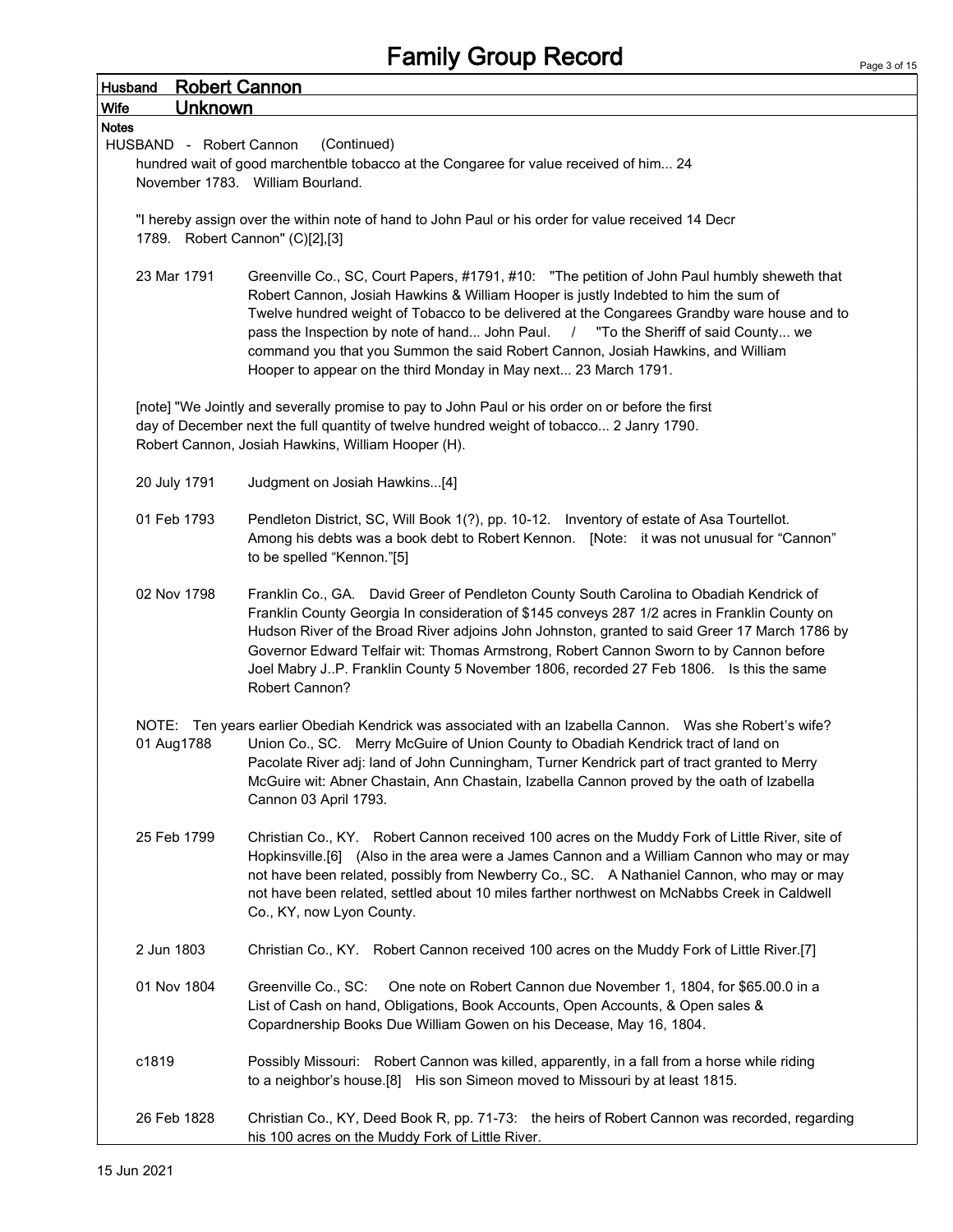| Husband<br>Wife         | <b>Robert Cannon</b>                                                                |              | <b>Family Group Record</b>                                                                                                                                                                                                                                                                                                                                                                                                                                                                                                                                                                                                                                                                                                                                                                                                                                                                                                                                                                                                                                                                               | Page 4 of |
|-------------------------|-------------------------------------------------------------------------------------|--------------|----------------------------------------------------------------------------------------------------------------------------------------------------------------------------------------------------------------------------------------------------------------------------------------------------------------------------------------------------------------------------------------------------------------------------------------------------------------------------------------------------------------------------------------------------------------------------------------------------------------------------------------------------------------------------------------------------------------------------------------------------------------------------------------------------------------------------------------------------------------------------------------------------------------------------------------------------------------------------------------------------------------------------------------------------------------------------------------------------------|-----------|
|                         | <b>Unknown</b>                                                                      |              |                                                                                                                                                                                                                                                                                                                                                                                                                                                                                                                                                                                                                                                                                                                                                                                                                                                                                                                                                                                                                                                                                                          |           |
| <b>Notes</b>            |                                                                                     |              |                                                                                                                                                                                                                                                                                                                                                                                                                                                                                                                                                                                                                                                                                                                                                                                                                                                                                                                                                                                                                                                                                                          |           |
|                         | (Continued)<br>HUSBAND - Robert Cannon                                              |              |                                                                                                                                                                                                                                                                                                                                                                                                                                                                                                                                                                                                                                                                                                                                                                                                                                                                                                                                                                                                                                                                                                          |           |
|                         |                                                                                     |              | This date may mark the death of Robert's widow, whose name in unknown.                                                                                                                                                                                                                                                                                                                                                                                                                                                                                                                                                                                                                                                                                                                                                                                                                                                                                                                                                                                                                                   |           |
|                         |                                                                                     |              |                                                                                                                                                                                                                                                                                                                                                                                                                                                                                                                                                                                                                                                                                                                                                                                                                                                                                                                                                                                                                                                                                                          |           |
|                         | His heirs (children) were:                                                          |              |                                                                                                                                                                                                                                                                                                                                                                                                                                                                                                                                                                                                                                                                                                                                                                                                                                                                                                                                                                                                                                                                                                          |           |
|                         | 1. Simeon, who married Sarah "Sally" Cornelius on 10 Apr 1813 in Christian Co., KY. |              |                                                                                                                                                                                                                                                                                                                                                                                                                                                                                                                                                                                                                                                                                                                                                                                                                                                                                                                                                                                                                                                                                                          |           |
|                         | 2. Elizabeth "Betsy," who married David Bailey about 1815/1816 perhaps in Illinois. |              |                                                                                                                                                                                                                                                                                                                                                                                                                                                                                                                                                                                                                                                                                                                                                                                                                                                                                                                                                                                                                                                                                                          |           |
|                         | 3. William [married 1. Unknown and 2. Zilpha Hay or Hayes]                          |              |                                                                                                                                                                                                                                                                                                                                                                                                                                                                                                                                                                                                                                                                                                                                                                                                                                                                                                                                                                                                                                                                                                          |           |
|                         | 4. Jesse [married Louisa Shaw before 1824]                                          |              |                                                                                                                                                                                                                                                                                                                                                                                                                                                                                                                                                                                                                                                                                                                                                                                                                                                                                                                                                                                                                                                                                                          |           |
|                         | 5. Benjamin [married Nancy Cameron in 1816]                                         |              |                                                                                                                                                                                                                                                                                                                                                                                                                                                                                                                                                                                                                                                                                                                                                                                                                                                                                                                                                                                                                                                                                                          |           |
|                         | 6. Nancy, who married William Randolph 23 Nov 1817 in Christian Co., Kentucky.      |              |                                                                                                                                                                                                                                                                                                                                                                                                                                                                                                                                                                                                                                                                                                                                                                                                                                                                                                                                                                                                                                                                                                          |           |
|                         | 7. Judith, who married William Gallant about 1820.                                  |              |                                                                                                                                                                                                                                                                                                                                                                                                                                                                                                                                                                                                                                                                                                                                                                                                                                                                                                                                                                                                                                                                                                          |           |
|                         | 8. Richard, who married 1. Sally Porter Brady in 1826 and 2. Mary Harter in 1844.   |              | 9. Cornelius, deceased by this date, who had married Maria Mina Shaw in 1818. His daughters, Polly Ann and Jane,                                                                                                                                                                                                                                                                                                                                                                                                                                                                                                                                                                                                                                                                                                                                                                                                                                                                                                                                                                                         |           |
| were heirs.             |                                                                                     |              |                                                                                                                                                                                                                                                                                                                                                                                                                                                                                                                                                                                                                                                                                                                                                                                                                                                                                                                                                                                                                                                                                                          |           |
|                         |                                                                                     |              |                                                                                                                                                                                                                                                                                                                                                                                                                                                                                                                                                                                                                                                                                                                                                                                                                                                                                                                                                                                                                                                                                                          |           |
|                         | Christian County, Kentucky, Deed Book R pp. 71-73.                                  |              |                                                                                                                                                                                                                                                                                                                                                                                                                                                                                                                                                                                                                                                                                                                                                                                                                                                                                                                                                                                                                                                                                                          |           |
| being sold]<br>{signed} |                                                                                     | Jesse Cannon | This Indenture made the 26th day of February in the year of our Lord 1828 Between the heirs of Robert Cannon<br>deceased, To Wit, Jesse Cannon, William Cannon, David Bailey & Betsey his wife late Betsey Cannon, Simeon<br>Cannon, Benjamin Cannon, William Randolph and Nancy his wife late Nancy Cannon, William Gallant and Judith his<br>wife late Judith Cannon & Richard Cannon and Polly Ann Cannon and Jane Cannon children & heirs of Cornelius<br>Cannon deceased one of the heirs of the said Robert Cannon deceased all of the State of Tennessee by Abraham<br>Stites and commissioner in chancery(?) of the first part and John Cornelius of the County of Christian and<br>Commonwealth of Kentucky of the second part witnesseth that whereat the October term of 1827 of the Christian<br>Circuit Court in a suit depending in the said court whereas said John Cornelius and complainant & the said heirs of<br>Robert Cannon deceased were defendants  [goes on to describe 100 acres on the Muddy Fork of the Little River<br>William Cannon<br>David Baily<br><b>Betsey Baily</b> |           |
|                         |                                                                                     |              |                                                                                                                                                                                                                                                                                                                                                                                                                                                                                                                                                                                                                                                                                                                                                                                                                                                                                                                                                                                                                                                                                                          |           |
|                         |                                                                                     |              | Simeon Cannon                                                                                                                                                                                                                                                                                                                                                                                                                                                                                                                                                                                                                                                                                                                                                                                                                                                                                                                                                                                                                                                                                            |           |
|                         |                                                                                     |              | Benjamin Cannon                                                                                                                                                                                                                                                                                                                                                                                                                                                                                                                                                                                                                                                                                                                                                                                                                                                                                                                                                                                                                                                                                          |           |
|                         |                                                                                     |              | William Randolph                                                                                                                                                                                                                                                                                                                                                                                                                                                                                                                                                                                                                                                                                                                                                                                                                                                                                                                                                                                                                                                                                         |           |
|                         |                                                                                     |              | Nancy Randolph                                                                                                                                                                                                                                                                                                                                                                                                                                                                                                                                                                                                                                                                                                                                                                                                                                                                                                                                                                                                                                                                                           |           |
|                         |                                                                                     |              | <b>William Gallant</b>                                                                                                                                                                                                                                                                                                                                                                                                                                                                                                                                                                                                                                                                                                                                                                                                                                                                                                                                                                                                                                                                                   |           |
|                         |                                                                                     |              | Judith Gallant                                                                                                                                                                                                                                                                                                                                                                                                                                                                                                                                                                                                                                                                                                                                                                                                                                                                                                                                                                                                                                                                                           |           |
|                         |                                                                                     |              | <b>Richard Cannon</b>                                                                                                                                                                                                                                                                                                                                                                                                                                                                                                                                                                                                                                                                                                                                                                                                                                                                                                                                                                                                                                                                                    |           |
|                         |                                                                                     | By           | Polly Ann Cannon<br><b>Abraham Stites</b>                                                                                                                                                                                                                                                                                                                                                                                                                                                                                                                                                                                                                                                                                                                                                                                                                                                                                                                                                                                                                                                                |           |
|                         |                                                                                     |              | Commr                                                                                                                                                                                                                                                                                                                                                                                                                                                                                                                                                                                                                                                                                                                                                                                                                                                                                                                                                                                                                                                                                                    |           |
|                         |                                                                                     |              | [1] According to Wikipedia, "The Congarees is a historic archaeological site located near Cayce, Lexington County,<br>South Carolina. The site was established as early as 1691, and served as a frontier outpost, early township settlement,                                                                                                                                                                                                                                                                                                                                                                                                                                                                                                                                                                                                                                                                                                                                                                                                                                                            |           |

[3] ^ "Congarees Site, Lexington County (Address Restricted)". National Register Properties in South Carolina. South

Nomination and Inventory. Retrieved June 2014. Check date values in: |accessdate= (help)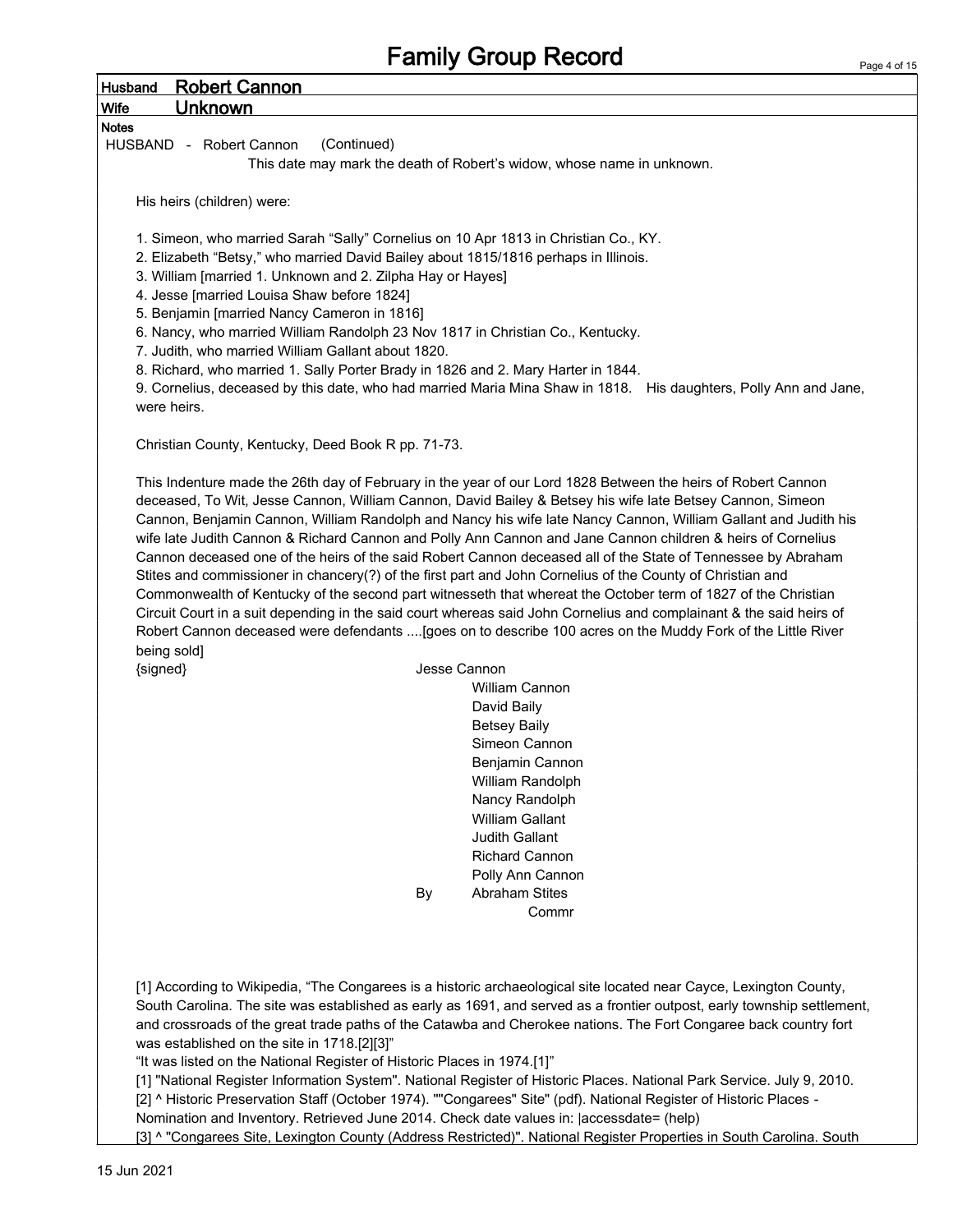| <b>Robert Cannon</b><br><b>Husband</b>                                                                             |                                                                                                                    |           |                                                                                                                        |  |  |  |  |
|--------------------------------------------------------------------------------------------------------------------|--------------------------------------------------------------------------------------------------------------------|-----------|------------------------------------------------------------------------------------------------------------------------|--|--|--|--|
| <b>Wife</b><br><u>Unknown</u>                                                                                      |                                                                                                                    |           |                                                                                                                        |  |  |  |  |
| <b>Notes</b>                                                                                                       |                                                                                                                    |           |                                                                                                                        |  |  |  |  |
| (Continued)<br>HUSBAND - Robert Cannon                                                                             |                                                                                                                    |           |                                                                                                                        |  |  |  |  |
| Carolina Department of Archives and History. Retrieved June 2014.                                                  |                                                                                                                    |           |                                                                                                                        |  |  |  |  |
| [2] Comment on this by researcher Brent H. Holcomb of Columbia, SC, in letter to Cecilie Gaziano of 26 Feb 1992: " |                                                                                                                    |           |                                                                                                                        |  |  |  |  |
|                                                                                                                    |                                                                                                                    |           | Notice that the note was dated in 1783, well before [white settlers were allowed to settle] in Greenville County.      |  |  |  |  |
|                                                                                                                    |                                                                                                                    |           | Therefore, this Robert Cannon had dealt with William Bourland in another place. I usually place the name Bourland in   |  |  |  |  |
|                                                                                                                    |                                                                                                                    |           | Laurens or Newberry County. Congarees was where the tobacco inspection warehouse was located (actually at the          |  |  |  |  |
| town of Granby, now the location of the town of Cayce."                                                            |                                                                                                                    |           |                                                                                                                        |  |  |  |  |
|                                                                                                                    | [3] William Bourland was in Pendleton Co., SC, in Apr 1796, selling land to Wm Michel [Mitchell?] on Dowdy's Creek |           |                                                                                                                        |  |  |  |  |
|                                                                                                                    |                                                                                                                    |           | of Saluda River. Wit: Benjamin Bourland, John Bourland, John McClury. In Nov 1803 the Matlocks of Grainger Co.,        |  |  |  |  |
|                                                                                                                    |                                                                                                                    |           | TN, sell land on Dowdy's Creek to Wm Boling, formerly of Pendleton Co., SC. Wit: Catharine Michel, Major Lee. In       |  |  |  |  |
|                                                                                                                    |                                                                                                                    |           | 1800 SC census index: Wm Bolin & John Bolin were in Pendleton District. John Boling in Laurens Dist. Benjamin &        |  |  |  |  |
|                                                                                                                    |                                                                                                                    |           | John Bollan in York Co. This information was posted by Bill McKnight on the Baker_Bolin Rootsweb email list on 11      |  |  |  |  |
| Jun 1998.                                                                                                          |                                                                                                                    |           |                                                                                                                        |  |  |  |  |
|                                                                                                                    |                                                                                                                    |           | [4] Comment on this by researcher Brent H. Holcomb: "Notice that Robert Cannon appears to have signed this note.       |  |  |  |  |
| We also have record of a Robert Cannon signing by mark (C)."                                                       |                                                                                                                    |           |                                                                                                                        |  |  |  |  |
|                                                                                                                    |                                                                                                                    |           | [5] Pendleton District and Anderson County, S.C., Wills, Estates, Inventories, Tax Returns, and Census Records,        |  |  |  |  |
|                                                                                                                    |                                                                                                                    |           | compiled by Virginia Alexander, Colleen Morse Elliott, and Betty Willie (Easley, SC: Southern Historical Press, 1994). |  |  |  |  |
|                                                                                                                    |                                                                                                                    |           | [6] Book 25. The Kentucky Land Grants; Volume Number: 1; Part: 1; Title: Chapter IV Grants South Of Green River        |  |  |  |  |
|                                                                                                                    |                                                                                                                    |           | (1797-1866); Section: The Counties of Kentucky; Source Page 281. Ancestry.com. Kentucky, U.S., Land Grants, 1782       |  |  |  |  |
| -1924 [database on-line]. Provo, UT, USA: Ancestry.com Operations Inc, 1997.                                       |                                                                                                                    |           |                                                                                                                        |  |  |  |  |
|                                                                                                                    |                                                                                                                    |           | [7] Book 25. The Kentucky Land Grants; Volume Number: 1; Part: 1; Title: Chapter IV Grants South Of Green River        |  |  |  |  |
|                                                                                                                    |                                                                                                                    |           | (1797-1866); Section: The Counties of Kentucky; Source Page 281. Ancestry.com. Kentucky, U.S., Land Grants, 1782       |  |  |  |  |
| -1924 [database on-line]. Provo, UT, USA: Ancestry.com Operations Inc, 1997.                                       |                                                                                                                    |           |                                                                                                                        |  |  |  |  |
| 11 Nov 1991.                                                                                                       |                                                                                                                    |           | [8] Information in a letter to Cecilie Gaziano, cgaziano@prodigy.net, from James Cannon Fleming of Carthage, IL, on    |  |  |  |  |
|                                                                                                                    |                                                                                                                    |           |                                                                                                                        |  |  |  |  |
| CHILD 1 - Simeon Cannon                                                                                            |                                                                                                                    |           |                                                                                                                        |  |  |  |  |
|                                                                                                                    |                                                                                                                    |           | 1830; Census Place: Howard, Missouri; Series: M19; Roll: 73; Page: 148; Family History Library Film: 0014854           |  |  |  |  |
| Name: Simeon Canon                                                                                                 |                                                                                                                    |           |                                                                                                                        |  |  |  |  |
| Free White Persons - Males - Under 5:                                                                              |                                                                                                                    |           | 2 1826/1830 Albern 1823, James Clark 1825                                                                              |  |  |  |  |
| Free White Persons - Males - 5 thru 9:                                                                             | $\mathbf{1}$                                                                                                       |           | 1821/1825 Arthur 1821                                                                                                  |  |  |  |  |
| Free White Persons - Males - 10 thru 14:                                                                           | $\mathbf{1}$                                                                                                       |           | 1816/1820 Alfred 1818                                                                                                  |  |  |  |  |
| Free White Persons - Males - 40 thru 49:                                                                           | 1                                                                                                                  |           | 1781/1790 Simeon 1781                                                                                                  |  |  |  |  |
| Free White Persons - Females - Under 5:                                                                            | $\mathbf 1$                                                                                                        |           | 1826/1830 Alzada 1831?                                                                                                 |  |  |  |  |
| Free White Persons - Females - 10 thru 14: 2 1816/1820 Erzilla 1815, Emily 1816/1819                               |                                                                                                                    |           |                                                                                                                        |  |  |  |  |
| Free White Persons - Females - 15 thru 19: 1 1811/1815 Sciotha 1814                                                |                                                                                                                    |           |                                                                                                                        |  |  |  |  |
| Free White Persons - Females - 30 thru 39: 1 1791/1800 Sarah 1789                                                  |                                                                                                                    |           |                                                                                                                        |  |  |  |  |
|                                                                                                                    |                                                                                                                    |           | Ancestry.com. 1830 United States Federal Census [database on-line]. Provo, UT, USA: Ancestry.com Operations, Inc.,     |  |  |  |  |
| 2010.                                                                                                              |                                                                                                                    |           |                                                                                                                        |  |  |  |  |
|                                                                                                                    |                                                                                                                    |           |                                                                                                                        |  |  |  |  |
|                                                                                                                    |                                                                                                                    |           | 1840; Census Place: Norrows, Macon, Missouri; Roll: 226; Page: 9; Family History Library Film: 0014856                 |  |  |  |  |
| Name: Simeon Cannon                                                                                                |                                                                                                                    |           |                                                                                                                        |  |  |  |  |
| Free White Persons - Males - 5 thru 9:                                                                             | $\mathbf 1$                                                                                                        | 1836/1840 | Jesse D. 1832?                                                                                                         |  |  |  |  |
| Free White Persons - Males - 15 thru 19:                                                                           |                                                                                                                    |           | 2 1821/1825 Albern 1823, James 1825                                                                                    |  |  |  |  |
| Free White Persons - Males - 50 thru 59:                                                                           | $\mathbf{1}$                                                                                                       |           | 1781/1790 Simeon 1781                                                                                                  |  |  |  |  |
| Free White Persons - Females - Under 5:                                                                            | $\mathbf{1}$                                                                                                       |           | 1836/1840 Mary Ann 1835                                                                                                |  |  |  |  |
| Free White Persons - Females - 5 thru 9:                                                                           | $\mathbf{1}$                                                                                                       |           | 1831/1835 Alzada 1831                                                                                                  |  |  |  |  |
| Free White Persons - Females - 40 thru 49: 1 1791/1800 Sarah 1789                                                  |                                                                                                                    |           |                                                                                                                        |  |  |  |  |
|                                                                                                                    |                                                                                                                    |           | Ancestry.com. 1840 United States Federal Census [database on-line]. Provo, UT, USA: Ancestry.com Operations, Inc.,     |  |  |  |  |
| 2010.                                                                                                              |                                                                                                                    |           |                                                                                                                        |  |  |  |  |
|                                                                                                                    |                                                                                                                    |           |                                                                                                                        |  |  |  |  |
| 1850 Federal Census of District 52, Macon, Missouri; Roll: M432_405; Page: 180A, 959/969.                          |                                                                                                                    |           |                                                                                                                        |  |  |  |  |
| <b>Household Members</b><br>Age                                                                                    |                                                                                                                    |           |                                                                                                                        |  |  |  |  |
| Simeon Cannon<br>63 abt 1787 South Carolina Farmer                                                                 |                                                                                                                    |           |                                                                                                                        |  |  |  |  |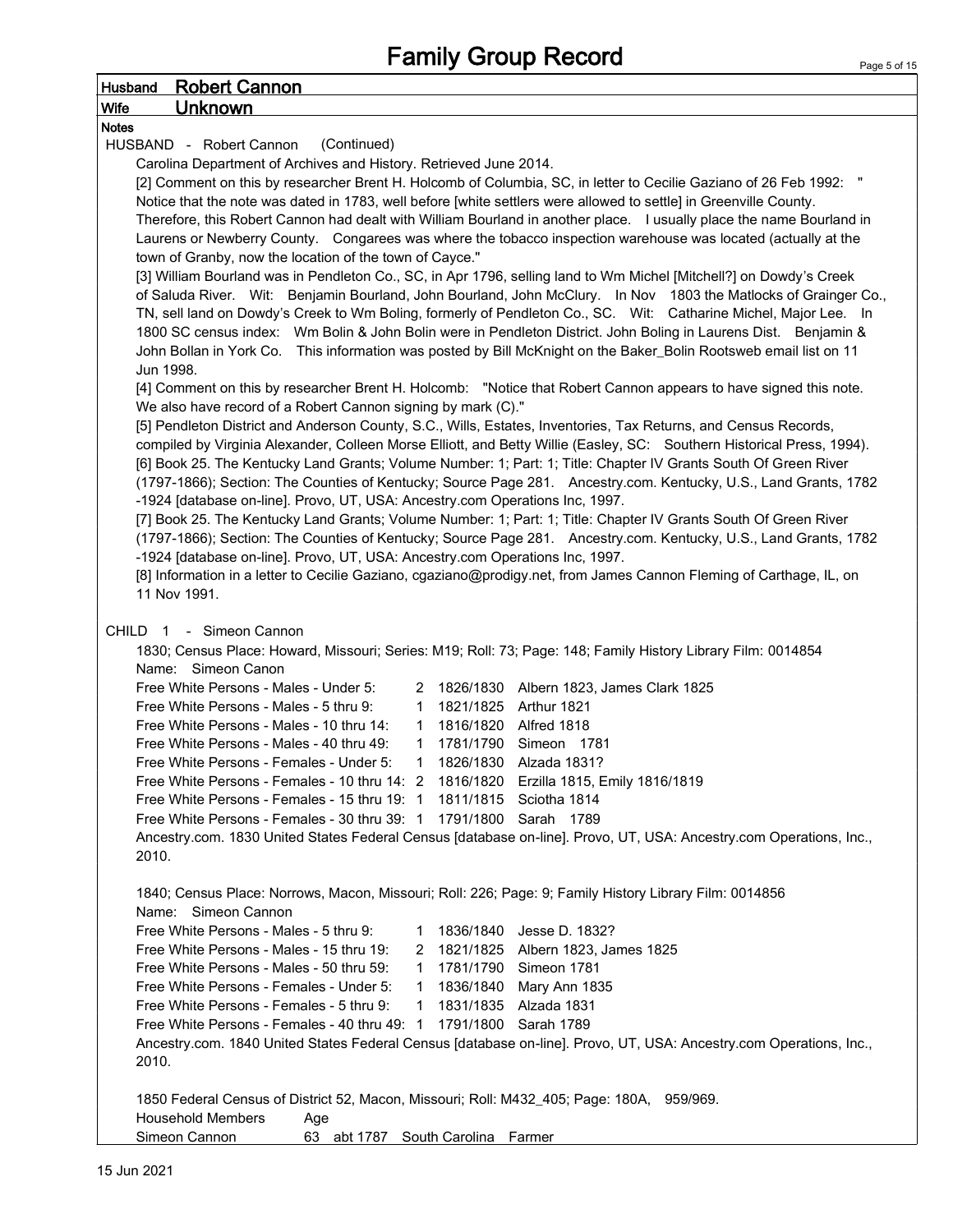| <b>Robert Cannon</b><br><b>Husband</b>                                                                                                                                                                 |  |  |  |  |  |  |  |  |
|--------------------------------------------------------------------------------------------------------------------------------------------------------------------------------------------------------|--|--|--|--|--|--|--|--|
| <b>Unknown</b><br><b>Wife</b>                                                                                                                                                                          |  |  |  |  |  |  |  |  |
| <b>Notes</b>                                                                                                                                                                                           |  |  |  |  |  |  |  |  |
| CHILD 1 - Simeon Cannon<br>(Continued)                                                                                                                                                                 |  |  |  |  |  |  |  |  |
| 60 abt 1790 Kentucky<br>Sally Cannon                                                                                                                                                                   |  |  |  |  |  |  |  |  |
| Jesse Cannon<br>18 abt 1832 Missouri                                                                                                                                                                   |  |  |  |  |  |  |  |  |
| Nancy Ann Cannon<br>15 abt 1835 Missouri                                                                                                                                                               |  |  |  |  |  |  |  |  |
| Emily Bragg Cannon<br>8 abt 1842 lowa<br>Ancestry.com. 1850 United States Federal Census [database on-line]. Provo, UT, USA: Ancestry.com Operations, Inc.,                                            |  |  |  |  |  |  |  |  |
| 2009.                                                                                                                                                                                                  |  |  |  |  |  |  |  |  |
|                                                                                                                                                                                                        |  |  |  |  |  |  |  |  |
| I have decided to give him a birth date a little later than the 1781 in the Find a Grave entry for him.                                                                                                |  |  |  |  |  |  |  |  |
| Simeon Cannon                                                                                                                                                                                          |  |  |  |  |  |  |  |  |
| BIRTH 1781 South Carolina, USA                                                                                                                                                                         |  |  |  |  |  |  |  |  |
| DEATH 8 Sep 1852 (aged 70-71)                                                                                                                                                                          |  |  |  |  |  |  |  |  |
| Narrows Township, Macon County, Missouri, USA                                                                                                                                                          |  |  |  |  |  |  |  |  |
| BURIAL Gaunt Cemetery, Macon, Macon County, Missouri, USA                                                                                                                                              |  |  |  |  |  |  |  |  |
| <b>MEMORIAL ID</b><br>22675564 ·                                                                                                                                                                       |  |  |  |  |  |  |  |  |
| Find a Grave, database and images (www.findagrave.com/memorial/22675564/simeon-cannon : accessed 22 May                                                                                                |  |  |  |  |  |  |  |  |
| 2021), memorial page for Simeon Cannon (1781–8 Sep 1852), Find a Grave Memorial ID 22675564, citing Gaunt                                                                                              |  |  |  |  |  |  |  |  |
| Cemetery, Macon, Macon County, Missouri, USA; Maintained by Pam Witherow (contributor 47364463).<br>Based on the age at death and the date of death, Simeon's year of birth can be calculated to 1782. |  |  |  |  |  |  |  |  |
| (Posted by Diehard)                                                                                                                                                                                    |  |  |  |  |  |  |  |  |
|                                                                                                                                                                                                        |  |  |  |  |  |  |  |  |
| IInformation in a letter to Cecilie Gaziano, cgaziano@prodigy.net, from James Cannon Fleming of Carthage, IL, on 11                                                                                    |  |  |  |  |  |  |  |  |
| Nov 1991.                                                                                                                                                                                              |  |  |  |  |  |  |  |  |
|                                                                                                                                                                                                        |  |  |  |  |  |  |  |  |
| Name: Simeon Cannon, p. 15 John H. Bean, Exe.                                                                                                                                                          |  |  |  |  |  |  |  |  |
| To my wife, Sarah To my children: Jess Cannon, Alford E. Cannon, Arthur M. Cannon, James C. Cannon, Sciotha and                                                                                        |  |  |  |  |  |  |  |  |
| her husband, Keylon Heulin, Erzilla and her husband, John Bragg, Alzada Cannon. Written: 28 Dec. 1844 Witnesses:                                                                                       |  |  |  |  |  |  |  |  |
| Johnson and William Jones and John H. Bean Macon County, Missouri, Will Records & Marriage Records 1838-1880,                                                                                          |  |  |  |  |  |  |  |  |
| compiled by Elizabeth Prather Ellsberry, and Marriage Records copied by Mrs. W. E Muff. Chillicothe, MO, USA:                                                                                          |  |  |  |  |  |  |  |  |
| Elizabeth Prather Ellsberry, typescript, c1965.                                                                                                                                                        |  |  |  |  |  |  |  |  |
| CHILD <sub>2</sub><br>- Benjamin Cannon                                                                                                                                                                |  |  |  |  |  |  |  |  |
| Cecilie Gaziano and mlee1555 <https: 07d6004d-0006-0000-0000-<="" account="" profile="" td="" www.ancestry.com=""></https:>                                                                            |  |  |  |  |  |  |  |  |
| 000000000000>, match DNA results at Ancestry.com, 5th - 8th Cousin, < 1% shared DNA: 12 cM across 1 segment.                                                                                           |  |  |  |  |  |  |  |  |
| "Kling / Cadell Family Tree" "mlee1555" 97 People <https: 170222995="" <="" family="" family-tree="" td="" tree="" www.ancestry.com=""></https:>                                                       |  |  |  |  |  |  |  |  |
| pedigree?cfpid=332208339777> Ancestor: Benjamin Cannon (1786 SC-1862 Fulton Co., IL), married Nancy                                                                                                    |  |  |  |  |  |  |  |  |
| Cameron. Benjamin was the son of Robert Cannon (1760/63-abt 1819 Christian Co., KY, or MO).                                                                                                            |  |  |  |  |  |  |  |  |
|                                                                                                                                                                                                        |  |  |  |  |  |  |  |  |
| 13 Aug 1816 White County, Illinois. Benjamin Cannon married Nancy Cameron.                                                                                                                             |  |  |  |  |  |  |  |  |
|                                                                                                                                                                                                        |  |  |  |  |  |  |  |  |
| 1820 U S Census; Census Place: North of West, White, Illinois; Page: 184; NARA Roll: M33_11; Image: 159                                                                                                |  |  |  |  |  |  |  |  |
| Name: Benjamin Cannon                                                                                                                                                                                  |  |  |  |  |  |  |  |  |
| Free White Persons - Males - 26 thru 44:<br>1 1776/1794 Benjamin abt 1791                                                                                                                              |  |  |  |  |  |  |  |  |
| Free White Persons - Females - Under 10: 2 1811/1820 Mahala 1817, Elizabeth 1820<br>Free White Persons - Females - 16 thru 25: 1 1795/1804 Nancy 1800                                                  |  |  |  |  |  |  |  |  |
| Ancestry.com. 1820 United States Federal Census [database on-line]. Provo, UT, USA: Ancestry.com Operations, Inc.,                                                                                     |  |  |  |  |  |  |  |  |
| 2010.                                                                                                                                                                                                  |  |  |  |  |  |  |  |  |
|                                                                                                                                                                                                        |  |  |  |  |  |  |  |  |
| 1830; Census Place: Fulton, Illinois; Series: M19; Roll: 24; Page: 256; Family History Library Film: 0007649                                                                                           |  |  |  |  |  |  |  |  |
| Name: Benjamin Cannon                                                                                                                                                                                  |  |  |  |  |  |  |  |  |
| Free White Persons - Males - Under 5:<br>2 1826/1830<br>John 1824, Thomas 1827                                                                                                                         |  |  |  |  |  |  |  |  |
| Free White Persons - Males - 5 thru 9:<br>1821/1825<br>Simeon 1823<br>$\mathbf{1}$                                                                                                                     |  |  |  |  |  |  |  |  |
| 1 1771/1780 Benjamin [erroneously reported as too old]<br>Free White Persons - Males - 50 thru 59:                                                                                                     |  |  |  |  |  |  |  |  |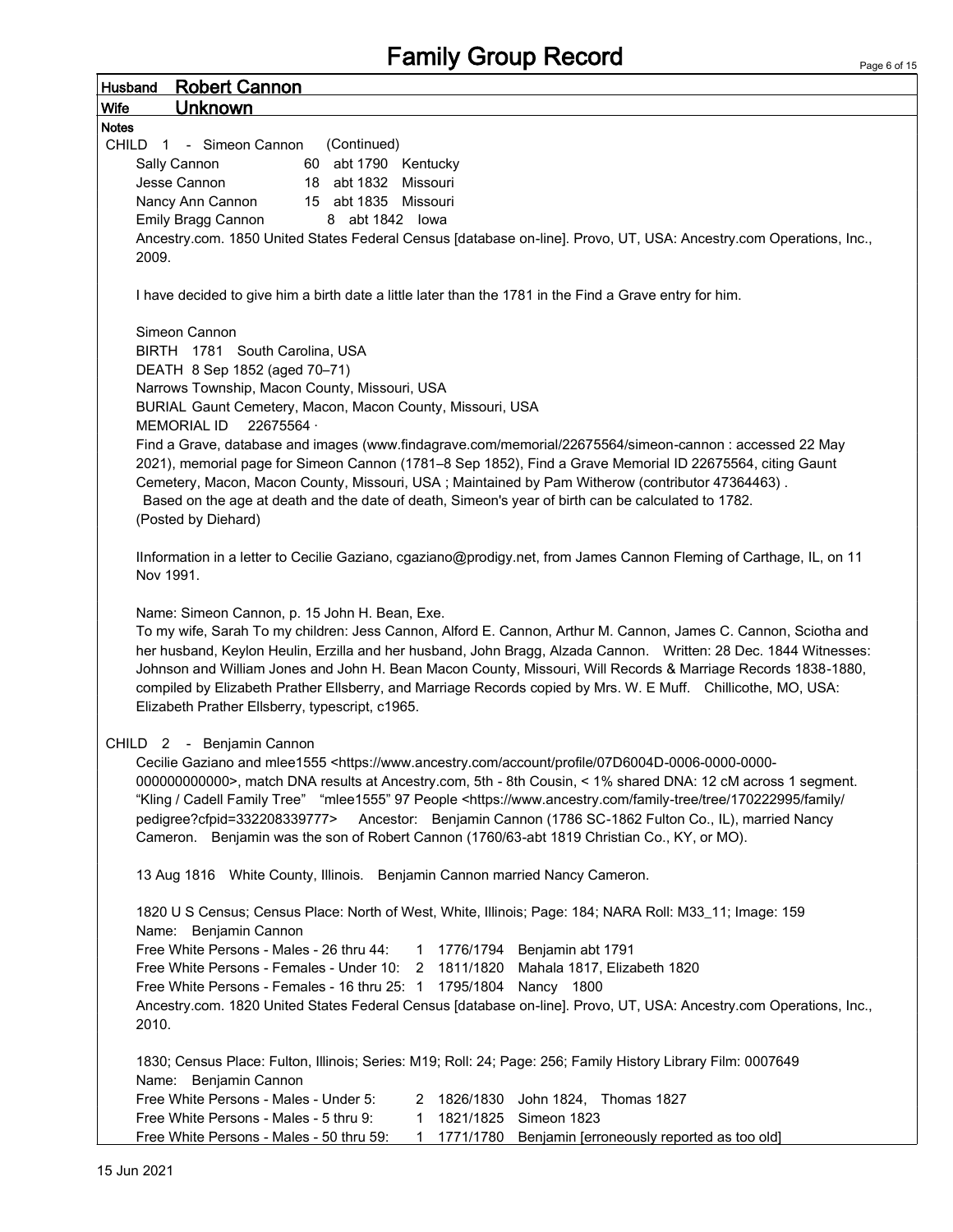| <b>Husband</b> Robert Cannon                                                                                                                                                                                                                                                                                                                                                                         |
|------------------------------------------------------------------------------------------------------------------------------------------------------------------------------------------------------------------------------------------------------------------------------------------------------------------------------------------------------------------------------------------------------|
| Wife<br><u>Unknown</u>                                                                                                                                                                                                                                                                                                                                                                               |
| <b>Notes</b>                                                                                                                                                                                                                                                                                                                                                                                         |
| (Continued)<br>CHILD 2 - Benjamin Cannon                                                                                                                                                                                                                                                                                                                                                             |
| Free White Persons - Females - Under 5: 1 1826/1830 Melinda 1826<br>Free White Persons - Females - 5 thru 9: 1 1821/1825 Elizabeth 1821                                                                                                                                                                                                                                                              |
| Free White Persons - Females - 10 thru 14: 1 1816/1820 Mahala 1817                                                                                                                                                                                                                                                                                                                                   |
| Free White Persons - Females - 30 thru 39: 1 1791/1800 Nancy 1800                                                                                                                                                                                                                                                                                                                                    |
| Ancestry.com. 1830 United States Federal Census [database on-line]. Provo, UT, USA: Ancestry.com Operations, Inc.,                                                                                                                                                                                                                                                                                   |
| 2010.                                                                                                                                                                                                                                                                                                                                                                                                |
|                                                                                                                                                                                                                                                                                                                                                                                                      |
| 1840; Census Place: Fulton, Illinois; Roll: 59; Page: 348; Family History Library Film: 0007642                                                                                                                                                                                                                                                                                                      |
| Name: Benjamin Canning [Benjamin Cannon] [Benjamin Cannon]                                                                                                                                                                                                                                                                                                                                           |
| Home in 1840 (City, County, State): Fulton, Illinois                                                                                                                                                                                                                                                                                                                                                 |
| Free White Persons - Males - 5 thru 9:<br>2 1831/1835 William 1834, James 1836                                                                                                                                                                                                                                                                                                                       |
| Free White Persons - Males - 10 thru 14: 1 1826/1830 Thomas 1827                                                                                                                                                                                                                                                                                                                                     |
| Free White Persons - Males - 15 thru 19: 2 1821/1825 Simeon 1823, John 1824<br>Free White Persons - Males - 40 thru 49: 1 1791/1800 Benjamin 1791                                                                                                                                                                                                                                                    |
| Free White Persons - Females - Under 5: 2 1836/1840 Arminda 1834, Susanna 1838                                                                                                                                                                                                                                                                                                                       |
| Free White Persons - Females - 10 thru 14: 1 1826/1830 Melinda 1826                                                                                                                                                                                                                                                                                                                                  |
| Free White Persons - Females - 40 thru 49: 1 1791/1800 Nancy 1800                                                                                                                                                                                                                                                                                                                                    |
| Ancestry.com. 1840 United States Federal Census [database on-line]. Provo, UT, USA: Ancestry.com Operations, Inc.,                                                                                                                                                                                                                                                                                   |
| 2010.                                                                                                                                                                                                                                                                                                                                                                                                |
| Benjamin Cannon64 abt 1786 South Carolina Farmer [birth date used in family group sheet is 1791]<br>Nancy Cannon<br>47 abt 1803 Kentucky<br>James Cannon<br>16 abt 1834 Illinois Farmer<br>Arminda Cannon 15 abt 1835 Illinois<br>Susanna Cannon 13 abt 1837 Illinois<br>Ancestry.com. 1850 United States Federal Census [database on-line]. Provo, UT, USA: Ancestry.com Operations, Inc.,<br>2009. |
| He was also in Fulton Co. in the 1860 census with erroneous birthplace of Scotland.                                                                                                                                                                                                                                                                                                                  |
| 1860; Census Place: Cass, Fulton, Illinois; Page: 776; Dwelling 2969; Family 2942; Cuba P.O.<br><b>Household Members</b><br>Age                                                                                                                                                                                                                                                                      |
| 73 abt 1787 Scotland [should be So. Carolina] [Family group sheet uses a birth date of 1791.<br>Benjaman Cannon                                                                                                                                                                                                                                                                                      |
| Nancy Cannon<br>59 abt 1801 Kentucky                                                                                                                                                                                                                                                                                                                                                                 |
| Ancestry.com. 1860 United States Federal Census [database on-line]. Provo, UT, USA: Ancestry.com Operations, Inc.,<br>2009.                                                                                                                                                                                                                                                                          |
| Information in a letter to Cecilie Gaziano, cgaziano@prodigy.net, from James Cannon Fleming of Carthage, IL, on 11<br>Nov 1991.                                                                                                                                                                                                                                                                      |
| According to Robert Hiller, roberthiller@comeast.net, on genforum.genealogy.com/cannon/messages/886.html,<br>Benjamin served in the War of 1812.                                                                                                                                                                                                                                                     |
| Benjamin Cannon BIRTH1786                                                                                                                                                                                                                                                                                                                                                                            |
| Barnwell County, South Carolina, USA                                                                                                                                                                                                                                                                                                                                                                 |
| DEATH 1862 (aged 75-76) Fulton County, Illinois, USA                                                                                                                                                                                                                                                                                                                                                 |
| BURIAL Unknown, Specifically: Most likely buried in Lewistown township, Fulton county, Illinois                                                                                                                                                                                                                                                                                                      |
| 88437862 ·<br><b>MEMORIAL ID</b>                                                                                                                                                                                                                                                                                                                                                                     |
| Find a Grave, database and images (www.findagrave.com/memorial/88437862/benjamin-cannon : accessed 20 May                                                                                                                                                                                                                                                                                            |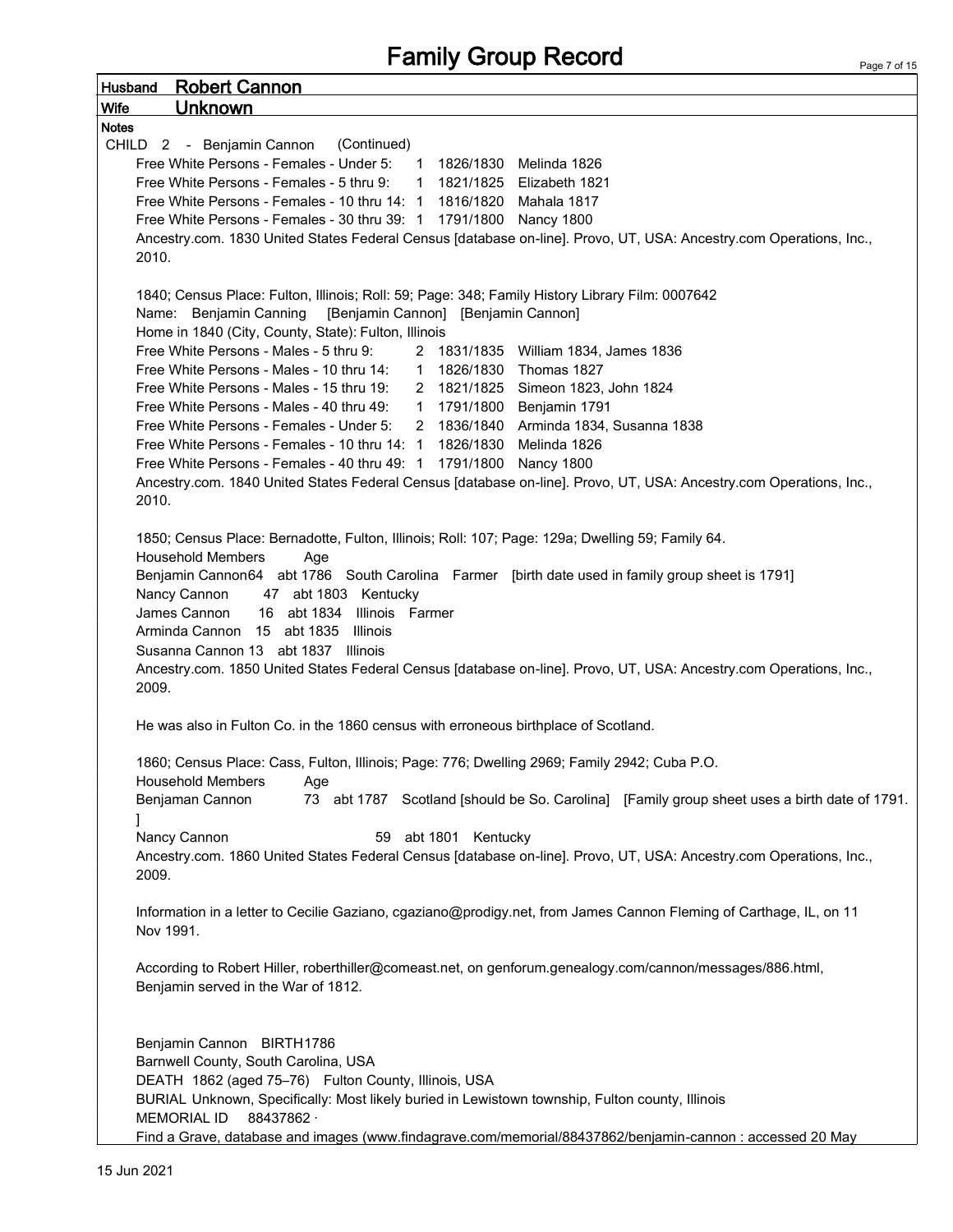| <b>Husband</b>            | <b>Robert Cannon</b>                                                                                                                                                                                                                                                                                                                                               |
|---------------------------|--------------------------------------------------------------------------------------------------------------------------------------------------------------------------------------------------------------------------------------------------------------------------------------------------------------------------------------------------------------------|
| <b>Wife</b>               | <b>Unknown</b>                                                                                                                                                                                                                                                                                                                                                     |
| <b>Notes</b>              |                                                                                                                                                                                                                                                                                                                                                                    |
| CHILD 2 - Benjamin Cannon | (Continued)                                                                                                                                                                                                                                                                                                                                                        |
|                           | 2021), memorial page for Benjamin Cannon (1786-1862), Find a Grave Memorial ID 88437862, ; Maintained by Don                                                                                                                                                                                                                                                       |
|                           | Barnett (contributor 47214242) Unknown, who reports a Most likely buried in Lewistown township, Fulton county,                                                                                                                                                                                                                                                     |
| Illinois.                 |                                                                                                                                                                                                                                                                                                                                                                    |
|                           |                                                                                                                                                                                                                                                                                                                                                                    |
|                           | Husband of Nancy Camron.                                                                                                                                                                                                                                                                                                                                           |
|                           |                                                                                                                                                                                                                                                                                                                                                                    |
|                           | Described in Rambler's Notes article about his son Thomas Cannon as "a large athletic man, and was a great hunter<br>and a friend to the Indians." (The Canton Daily Register, July 3, 1904)                                                                                                                                                                       |
| county Illinois.          | This same article claims that he and his wife were of English parentage and came from Kentucky, to Williamson                                                                                                                                                                                                                                                      |
| carry her baby."          | Another Rambler's notes article, this one about son John Cannon, spoke of the next move for the family "in an ox cart<br>drawn by a small yoke of oxen, the personal effects of the parents were hauled from Sangamon to Fulton county, over<br>almost impassable roads, and so great was the load, that the mother was compelled to walk most of the distance and |
|                           | A biographical sketch for John Cannon says that Benjamin Cannon died in 1862, and that his wife Nancy survived<br>until 1870. "They were esteemed people and as pioneers of this county, their names will ever be held in reverence."<br>(1890 Biographical Album of Fulton County, Illinois)                                                                      |
|                           | From the Rambler's notes article about Thomas Cannon, mentioned earlier, we can get an idea of where Benjamin<br>and Nancy died. "Father and mother both died during the Civil War, and at that time we were living in Lewistown<br>township, near the Etnire or Turner place."                                                                                    |
| and Susannah.             | Benjamin and Nancy's children were: Mahala, Elizabeth, Simeon, John, Melinda, Thomas, James, William, Arminda,                                                                                                                                                                                                                                                     |
|                           |                                                                                                                                                                                                                                                                                                                                                                    |
| <b>Family Members</b>     |                                                                                                                                                                                                                                                                                                                                                                    |
| Spouse                    |                                                                                                                                                                                                                                                                                                                                                                    |
| Nancy Camron Cannon       | 1797-1870                                                                                                                                                                                                                                                                                                                                                          |
|                           |                                                                                                                                                                                                                                                                                                                                                                    |
| Children                  |                                                                                                                                                                                                                                                                                                                                                                    |
|                           | Mahala Cannon German<br>1817-1891                                                                                                                                                                                                                                                                                                                                  |
|                           | Elizabeth B. Cannon Baughman<br>1820-1893                                                                                                                                                                                                                                                                                                                          |
|                           | John Cannon 1824-1904                                                                                                                                                                                                                                                                                                                                              |
|                           | Melinda Cannon DeMoss<br>1825-1884                                                                                                                                                                                                                                                                                                                                 |
| Thomas Cannon             | 1827-1906                                                                                                                                                                                                                                                                                                                                                          |
|                           | Arminda Ann Cannon DeMoss<br>1834-1914                                                                                                                                                                                                                                                                                                                             |
|                           | Susanna Cannon Dunmire<br>1838-1886                                                                                                                                                                                                                                                                                                                                |
|                           | CHILD 3 - William "Old Billy" Cannon                                                                                                                                                                                                                                                                                                                               |
|                           | 1840; Census Place: Jasper Twp., Wayne, Illinois; Roll: 72; Page: 243; Family History Library Film: 0007644                                                                                                                                                                                                                                                        |
|                           | Name: William Cannon                                                                                                                                                                                                                                                                                                                                               |
|                           | Free White Persons - Males - Under 5:<br>1 1836/1840                                                                                                                                                                                                                                                                                                               |
|                           | Free White Persons - Males - 5 thru 9:<br>1831/1835<br>$1 \quad$                                                                                                                                                                                                                                                                                                   |
|                           | Free White Persons - Males - 50 thru 59:<br>1 1781/1790<br>William                                                                                                                                                                                                                                                                                                 |
|                           | Free White Persons - Females - 10 thru 14: 1 1826/1830                                                                                                                                                                                                                                                                                                             |
|                           | Free White Persons - Females - 15 thru 19: 1 1821/1825                                                                                                                                                                                                                                                                                                             |
|                           | Free White Persons - Females - 30 thru 39: 1 1801/1810 Wife                                                                                                                                                                                                                                                                                                        |
| 2010.                     | Ancestry.com. 1840 United States Federal Census [database on-line]. Provo, UT, USA: Ancestry.com Operations, Inc.,                                                                                                                                                                                                                                                 |

**r**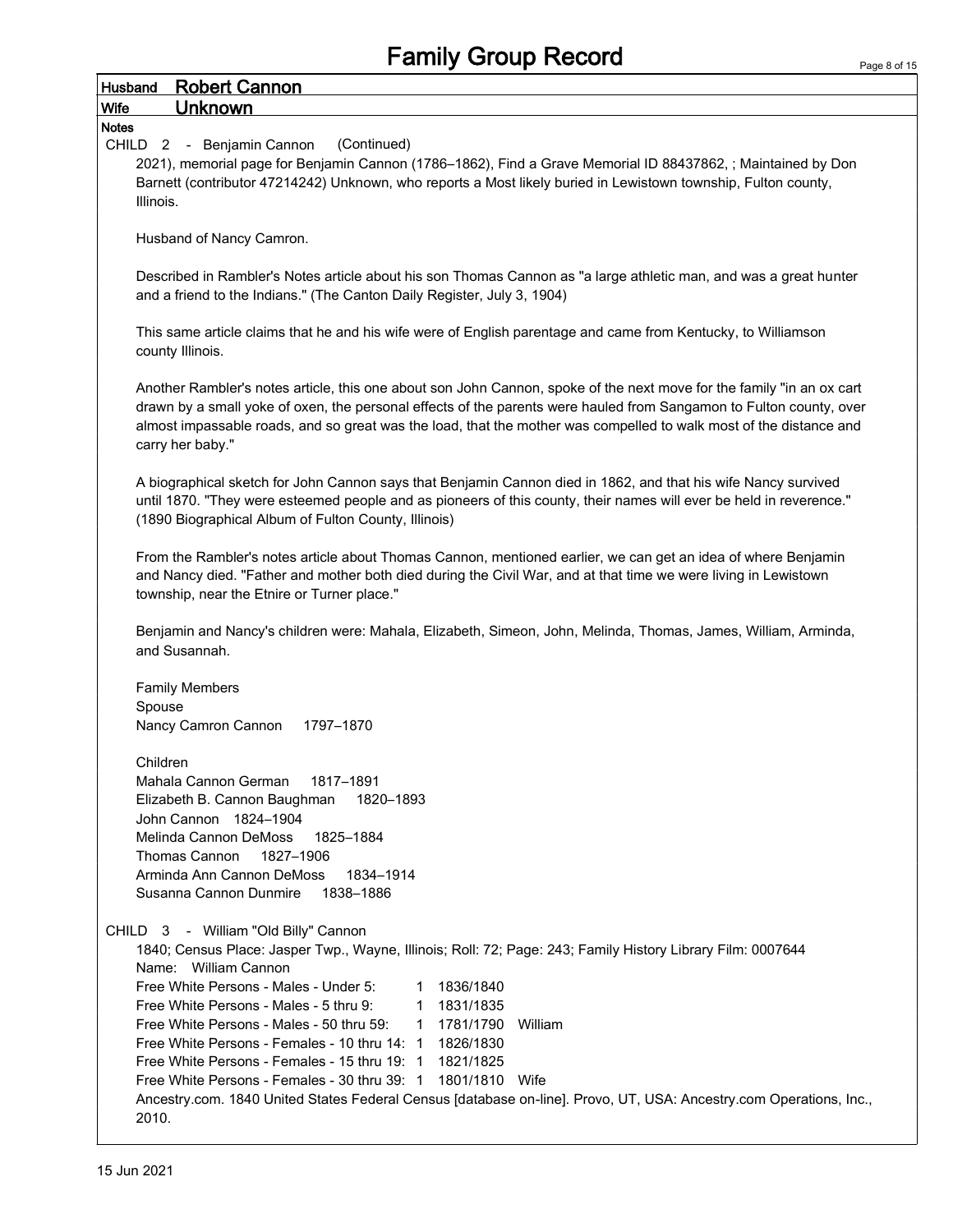| <b>Husband</b> | <b>Robert Cannon</b>                                                                                                                                                                                                                                                                                                                                                                                                                                                                                                                                                          |  |  |  |  |  |
|----------------|-------------------------------------------------------------------------------------------------------------------------------------------------------------------------------------------------------------------------------------------------------------------------------------------------------------------------------------------------------------------------------------------------------------------------------------------------------------------------------------------------------------------------------------------------------------------------------|--|--|--|--|--|
| Wife           | <b>Unknown</b>                                                                                                                                                                                                                                                                                                                                                                                                                                                                                                                                                                |  |  |  |  |  |
| <b>Notes</b>   | CHILD 3 - William "Old Billy" Cannon<br>(Continued)                                                                                                                                                                                                                                                                                                                                                                                                                                                                                                                           |  |  |  |  |  |
|                | Information below is verbatim from the Find A Grave webpage for Jesse Valentine Cannon, William's brother:                                                                                                                                                                                                                                                                                                                                                                                                                                                                    |  |  |  |  |  |
|                |                                                                                                                                                                                                                                                                                                                                                                                                                                                                                                                                                                               |  |  |  |  |  |
|                | "Excerpt from the History of Wayne and Clay Counties, Illinois (1884), p. 51:"                                                                                                                                                                                                                                                                                                                                                                                                                                                                                                |  |  |  |  |  |
|                | "William and Jesse Cannon, brothers, were also in this settlement [in present-day Jasper Twp.]. Jesse was noted for                                                                                                                                                                                                                                                                                                                                                                                                                                                           |  |  |  |  |  |
|                | his fun and practical jokes. He seemed to never tire of astonishing the men with some new prank. A neighbor once<br>was trying to plow his horse on only grass feed, when Cannon told him to come to his place and get a load of fodder.<br>The man came and tied up an immense bundle, and shouldered it and started for home. Jesse slipped up behind him<br>with a "chunk of tire" and in a moment it was in a blaze, and the poor fellow threw it down and ran for dear life. He<br>then helped him hitch up a wagon and gave him a wagon-load, and sent him home happy." |  |  |  |  |  |
|                | "Jesse Cannon was a most excellent neighbor and good man in every respect. About 1850, he started for California<br>and died on the road. His grandson, Frank Cannon, is now a respected citizen of this county. The brother, old Uncle<br>Billy Cannon, married William Fraser's widow, an aunt of Col. P. Hay, and died about 1839." Note: William Cannon<br>lived to at least 1840 or later, as he was in the 1840 federal census.                                                                                                                                         |  |  |  |  |  |
|                | Some information about William conflicts with the marriage mentioned above. James Cannon Fleming of Carthage, IL,<br>said in a letter to Cecilie Gaziano, cgaziano@prodigy.net, on 11 Nov 1991 that William never married. Another<br>source said he was married twice, with the second marriage occurring in 1845.                                                                                                                                                                                                                                                           |  |  |  |  |  |
|                | CHILD 4 - Elizabeth "Betsy" Cannon                                                                                                                                                                                                                                                                                                                                                                                                                                                                                                                                            |  |  |  |  |  |
|                | This is the line of "susanbutters1." Cecilie Gaziano and "susanbutters1" have a DNA match at Ancestry.com, 5th - 8th<br>Cousin level, < 1% shared DNA: 15 cM across 2 segments. "Susan Butters Family Tree" -- 273 People <https: www.<br="">ancestry.com/family-tree/tree/107529092/family/pedigree?cfpid=220058458573&gt;</https:>                                                                                                                                                                                                                                          |  |  |  |  |  |
|                | 1820 U S Census; Census Place: Edwards, Illinois; Page: 13; NARA Roll: M33_11.<br>Name: David Bailey (& Elizabeth Cannon)                                                                                                                                                                                                                                                                                                                                                                                                                                                     |  |  |  |  |  |
|                | Free White Persons - Males - Under 10:<br>1 1811/1820 Uriah Ulysses 1817<br>Free White Persons - Males - 16 thru 25:<br>1 1795/1804 ?                                                                                                                                                                                                                                                                                                                                                                                                                                         |  |  |  |  |  |
|                | Free White Persons - Males - 26 thru 44:<br>$\mathbf{1}$<br>1776/1794 David Bef 1795                                                                                                                                                                                                                                                                                                                                                                                                                                                                                          |  |  |  |  |  |
|                | Free White Persons - Females - Under 10: 4 1811/1820 Maria 1820, Eliza 1821, ?, ?<br>Free White Persons - Females - 26 thru 44: 1 1776/1794 Elizabeth Bef 1795                                                                                                                                                                                                                                                                                                                                                                                                                |  |  |  |  |  |
| 2010.          | Ancestry.com. 1820 United States Federal Census [database on-line]. Provo, UT, USA: Ancestry.com Operations, Inc.,                                                                                                                                                                                                                                                                                                                                                                                                                                                            |  |  |  |  |  |
|                | 1830 Census: David Bailey not found                                                                                                                                                                                                                                                                                                                                                                                                                                                                                                                                           |  |  |  |  |  |
|                | 1840; Census Place: Wayne, Illinois; Roll: 72; Page: 269; Family History Library Film: 0007644<br>Name: David Baley (& Elizabeth Cannon)                                                                                                                                                                                                                                                                                                                                                                                                                                      |  |  |  |  |  |
|                | Free White Persons - Males - 5 thru 9:<br>1831/1835 ?<br>1                                                                                                                                                                                                                                                                                                                                                                                                                                                                                                                    |  |  |  |  |  |
|                | Free White Persons - Males - 15 thru 19:<br>1821/1825 Alexander 1822<br>$\mathbf{1}$                                                                                                                                                                                                                                                                                                                                                                                                                                                                                          |  |  |  |  |  |
|                | Free White Persons - Males - 50 thru 59:<br>1 1781/1790 David 1781/1790                                                                                                                                                                                                                                                                                                                                                                                                                                                                                                       |  |  |  |  |  |
|                | Free White Persons - Females - 10 thru 14: 3 1826/1830 Maria 1823?, ?, ?<br>Free White Persons - Females - 40 thru 49: 1 1791/1800 Elizabeth 1791/1794                                                                                                                                                                                                                                                                                                                                                                                                                        |  |  |  |  |  |
|                | Ancestry.com. 1840 United States Federal Census [database on-line]. Provo, UT, USA: Ancestry.com Operations, Inc.,                                                                                                                                                                                                                                                                                                                                                                                                                                                            |  |  |  |  |  |
| 2010.          |                                                                                                                                                                                                                                                                                                                                                                                                                                                                                                                                                                               |  |  |  |  |  |
|                | 1850; Census Place: District 11, Wayne, Illinois; Roll: 131; Page: 251a; Dwelling 987; Family 1017.                                                                                                                                                                                                                                                                                                                                                                                                                                                                           |  |  |  |  |  |
|                | <b>Household Members</b><br>Age<br>South Carolina                                                                                                                                                                                                                                                                                                                                                                                                                                                                                                                             |  |  |  |  |  |
|                | E Baly 60 abt 1790<br>Ely Baly 24 abt 1826 Illinois [female]                                                                                                                                                                                                                                                                                                                                                                                                                                                                                                                  |  |  |  |  |  |
|                | Ancestry.com. 1850 United States Federal Census [database on-line]. Provo, UT, USA: Ancestry.com Operations, Inc.,                                                                                                                                                                                                                                                                                                                                                                                                                                                            |  |  |  |  |  |
| 2009.          |                                                                                                                                                                                                                                                                                                                                                                                                                                                                                                                                                                               |  |  |  |  |  |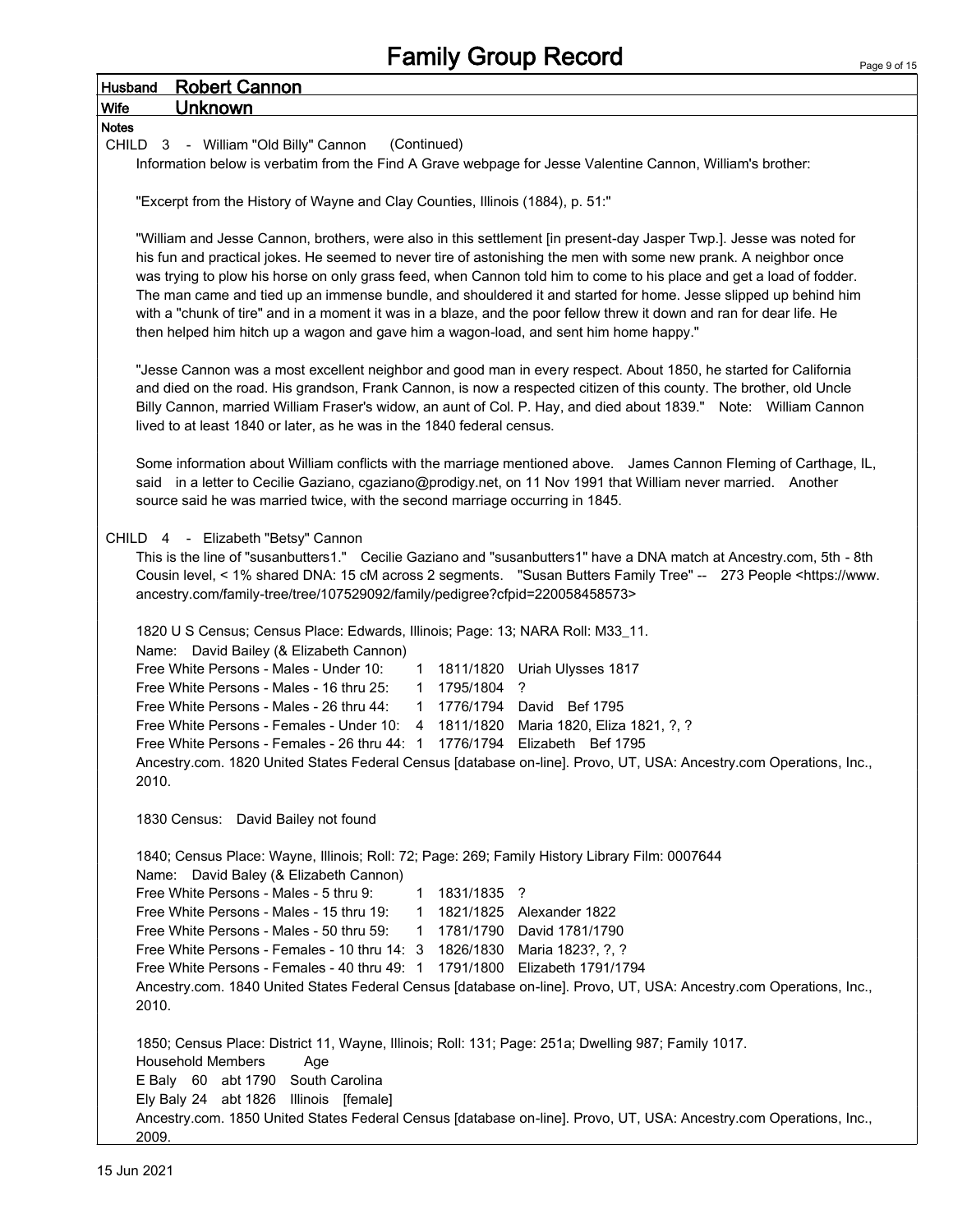## Family Group Record

|              | <b>Husband</b> Robert Cannon                                                                                                                                           |
|--------------|------------------------------------------------------------------------------------------------------------------------------------------------------------------------|
| <b>Wife</b>  | <b>Unknown</b>                                                                                                                                                         |
| <b>Notes</b> |                                                                                                                                                                        |
|              | (Continued)<br>CHILD 4 - Elizabeth "Betsy" Cannon                                                                                                                      |
|              | 1860 Censu: Elizabeth Bailey was not found.                                                                                                                            |
|              | Information in a letter to Cecilie Gaziano, cgaziano@prodigy.net, from James Cannon Fleming of Carthage, IL, on 11                                                     |
|              | Nov 1991.                                                                                                                                                              |
|              | Several family trees at www.ancestry.com show a date of death for Elizabeth as 1858 and earlier residence in the<br>1855 Illinois State Census in Wayne Co., Illinois. |
|              | CHILD 5 - Cornelius Cannon                                                                                                                                             |
|              | Name: Cornelius Cannon                                                                                                                                                 |
|              | Marriage Date: 16 Feb 1818                                                                                                                                             |
|              | Marriage Place: Christian, Kentucky, USA                                                                                                                               |
|              | Spouse: Maria Shaw                                                                                                                                                     |
|              | Ancestry.com. Kentucky, U.S., Compiled Marriages, 1802-1850 [database on-line]. Provo, UT, USA: Ancestry.com                                                           |
|              | Operations Inc, 1997.                                                                                                                                                  |
|              |                                                                                                                                                                        |
|              | http://genealogytrails.com/ill/edwards/land.htm                                                                                                                        |
|              | Date Purchased Name of Purchaser<br>- Legal  <br>Descrip Section<br>Township<br>Meridian  <br>Rangel                                                                   |
|              | 03/27/1818 CANNON CORNELIUS - Edwards Co., IL<br>E2SW   30<br>  01S   10E<br>3                                                                                         |
|              |                                                                                                                                                                        |
|              | 1820 U S Census; Census Place: Edwards, Illinois; Page: 19; NARA Roll: M33_11; Image: 32                                                                               |
|              | Name: Cornelius Cannon                                                                                                                                                 |
|              | Free White Persons - Males - 16 thru 25: 1 1795/1804 Cornelius<br>1797                                                                                                 |
|              | Free White Persons - Females - Under 10: 1 1811/1820<br>Polly Ann (Jane must have been born after 1820)                                                                |
|              | Free White Persons - Females - 10 thru 15: 1 1805/1810<br>?                                                                                                            |
|              | Free White Persons - Females - 16 thru 25: 1 1795/1804 Maria Mina 1801/1804                                                                                            |
|              | Ancestry.com. 1820 United States Federal Census [database on-line]. Provo, UT, USA: Ancestry.com Operations, Inc.,                                                     |
|              | 2010.                                                                                                                                                                  |
|              |                                                                                                                                                                        |
|              | Name: Cornelius Cannon                                                                                                                                                 |
|              | 16 Feb 1824<br>Probate Date:                                                                                                                                           |
|              | Probate Place:<br>Edwards, Illinois, USA                                                                                                                               |
|              | Inferred Death Year:<br>Abt 1824                                                                                                                                       |
|              | Inferred Death Place:<br>Illinois, USA                                                                                                                                 |
|              | Item Description: Probate Court Files, Box 1                                                                                                                           |
|              | Probate Court Files, 1815-1864; Index, 1815-1869; Author: Illinois. County Court (Edwards County); Probate Place:                                                      |
|              | Ancestry.com. Illinois, U.S., Wills and Probate Records, 1772-1999 [database on-line]. Provo, UT,<br>Edwards, Illinois.                                                |
|              | USA: Ancestry.com Operations, Inc., 2015.                                                                                                                              |
|              |                                                                                                                                                                        |
|              | Some information is from a letter to Cecilie Gaziano, cgaziano@prodigy.net, from James Cannon Fleming of Carthage,                                                     |
|              | IL, on 11 Nov 1991.                                                                                                                                                    |
|              |                                                                                                                                                                        |
|              | CHILD 6 - Jesse Cannon                                                                                                                                                 |
|              | Cecilie Gaziano and M.G. (test is managed by: dan6680 <https: 020fa67c-0006-<="" account="" profile="" td="" www.ancestry.com=""></https:>                             |
|              | 0000-0000-0000000000000>.) 5th - 8th Cousin, < 1% shared DNA: 9 cM across 1 segment. Ancestor: Jesse Cannon                                                            |
|              | (1795 SC-aft 1840 IL), married Louisa Shaw. Son of Robert Cannon (1760/63-abt 1819 Christian Co., KY, or MO).                                                          |
|              | "Young Family Tree" - 75 People <https: 102051164="" family="" family-tree="" pedigree?cfpid="&lt;/td" tree="" www.ancestry.com=""></https:>                           |
|              | 380057861394>                                                                                                                                                          |
|              |                                                                                                                                                                        |
|              | Some information is from a family tree at Ancestry.com called "Gollihur Family Tree" owned by "SueGollihur";                                                           |
|              | accessed 21 May 2021/                                                                                                                                                  |
|              |                                                                                                                                                                        |
|              | Information in a letter to Cecilie Gaziano, cgaziano@prodigy.net, from James Cannon Fleming of Carthage, IL, on 11                                                     |
|              | Nov 1991.                                                                                                                                                              |

 $\overline{1}$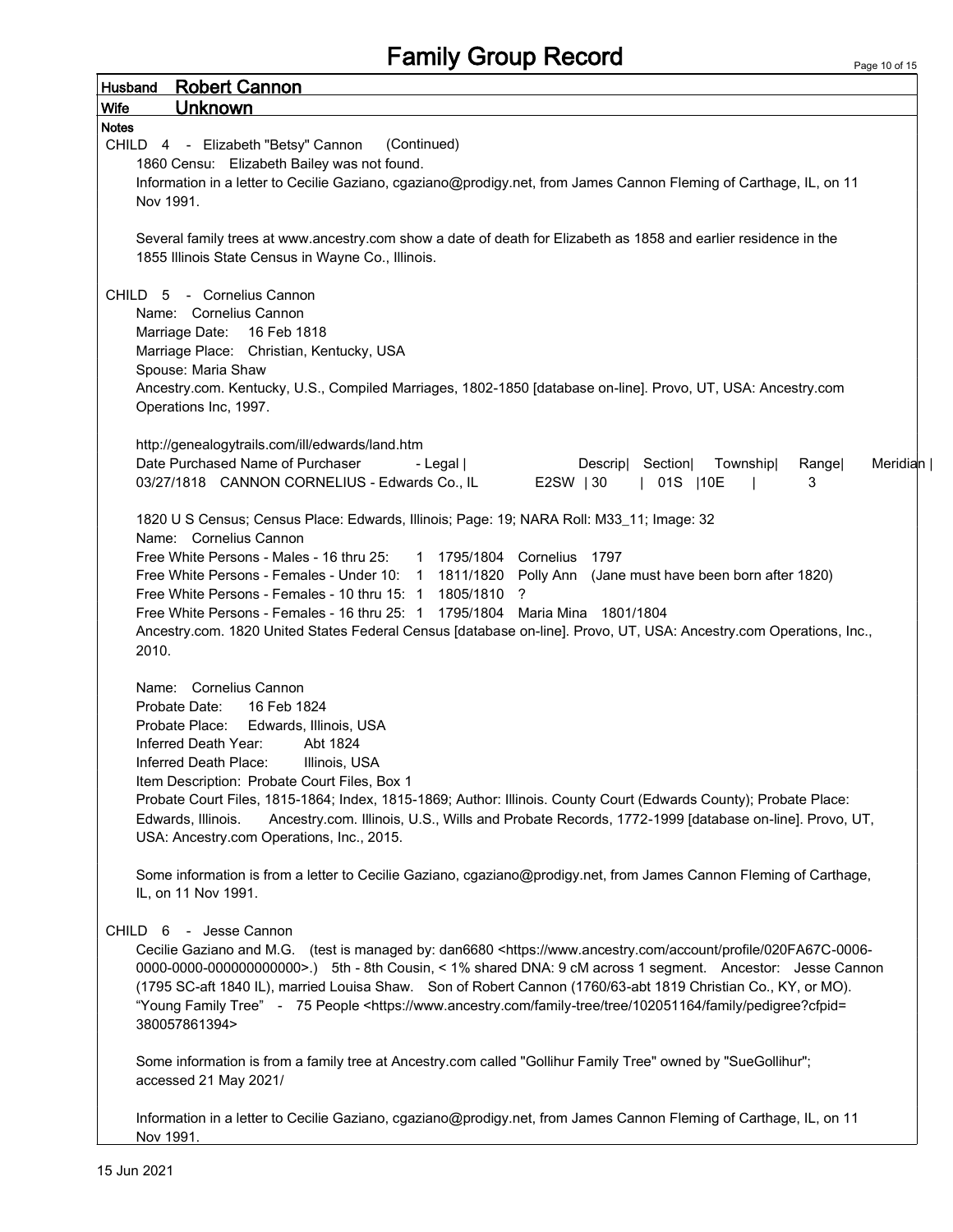Husband Robert Cannon Wife Unknown Notes CHILD 6 - Jesse Cannon (Continued) Name: Jesse Cannon Issue Date: 1 Nov 1830 Place: Wayne, Illinois, USA Land Office: Shawneetown Meridian: 3rd PM Township: 2-S Range: 9-E Section: 8 Accession Number: IL0050 .248 Document Number: 246 Original URL: http://glorecords.blm.gov/deta... Name: Jesse Cannon Issue Date: 28 Jul 1838 Place: Wayne, Illinois, USA Land Office: Shawneetown Meridian: 3rd PM Township: 2-S Range: 8-E Section: 1 Accession Number: IL1650\_.421 Document Number: 3502 Original URL: http://glorecords.blm.gov/deta... Name: Jesse Cannon Issue Date: 28 Jul 1838 Place: Wayne, Illinois, USA Land Office: Shawneetown Meridian: 3rd PM Township: 2-S Range: 8-E Section: 1 Accession Number: IL1650 .422 Document Number: 3503 Original URL: http://glorecords.blm.gov/deta... 1830; Census Place: Wayne, Illinois; Series: M19; Roll: 25; Page: 85; Family History Library Film: 0007650 Name: Jope Cantlon [Jesse Cannon] Free White Persons - Males - Under 5: 1 1826/1830 Henry 1826 Free White Persons - Males - 5 thru 9: 1 1821/1825 James H. 1824 Free White Persons - Males - 30 thru 39: 1 1791/1800 Jesse abt 1795 Free White Persons - Females - Under 5: 2 1826/1830 Penelope 1828 Free White Persons - Females - 5 thru 9:  $1 \t 1821/1825$  ? Free White Persons - Females - 20 thru 29: 1 1801/1810 Louisa 1808 Ancestry.com. 1830 United States Federal Census [database on-line]. Provo, UT, USA: Ancestry.com Operations, Inc., 2010. 1840; Census Place: Wayne, Illinois; Roll: 72; Page: 253; Family History Library Film: 0007644 Name: Jesse Cannon Free White Persons - Males - Under 5: 1 1836/1840 Jesse V. 1835 Free White Persons - Males - 10 thru 14: 2 1826/1830 James H 1824, Henry 1826 Free White Persons - Males - 40 thru 49: 1 1791/1800 Jesse abt 1795 Free White Persons - Females - Under 5: 2 1836/1840 Elizabeth 1833, Louisa 1838 Martha 1839?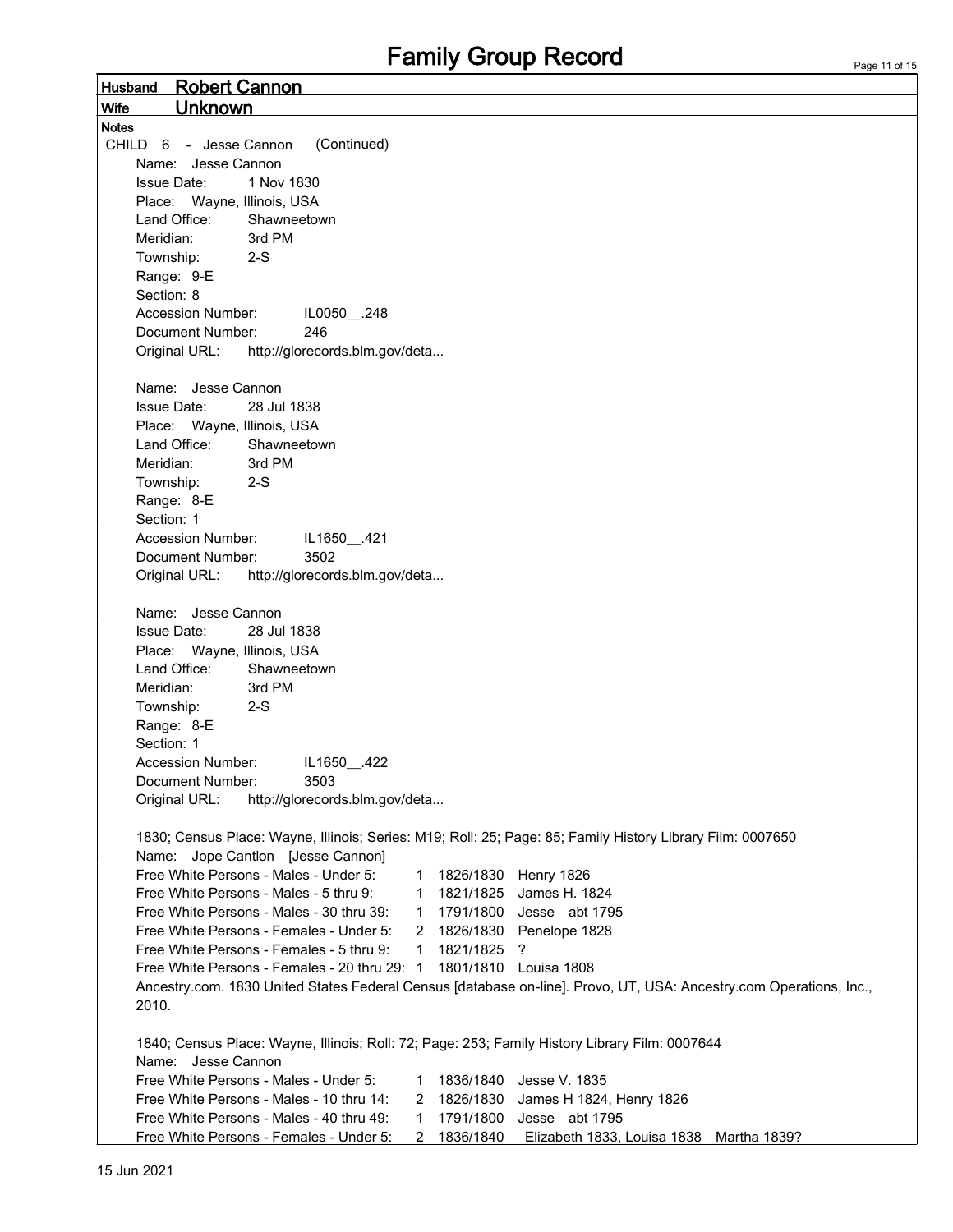## Family Group Record

| <b>Robert Cannon</b><br><b>Husband</b>                                                                                                   |
|------------------------------------------------------------------------------------------------------------------------------------------|
| <u>Unknown</u><br><b>Wife</b>                                                                                                            |
| <b>Notes</b>                                                                                                                             |
| CHILD 6 - Jesse Cannon<br>(Continued)                                                                                                    |
| Free White Persons - Females - 5 thru 9:<br>1 1831/1835<br><b>Maria 1831</b>                                                             |
| Free White Persons - Females - 10 thru 14: 2 1826/1830<br>Penelope 1828, Mary Clement 1830                                               |
| Free White Persons - Females - 30 thru 39: 1 1801/1810<br>Louisa 1808                                                                    |
| Ancestry.com. 1840 United States Federal Census [database on-line]. Provo, UT, USA: Ancestry.com Operations, Inc.,<br>2010.              |
| https://www.findagrave.com/memorial/54258423/jesse-cannon#source                                                                         |
| Jesse Cannon                                                                                                                             |
| <b>BIRTH 1795</b>                                                                                                                        |
| DEATH 1850 (aged 54-55)                                                                                                                  |
| <b>BURIAL Unknown</b>                                                                                                                    |
| <b>MEMORIAL ID</b><br>54258423                                                                                                           |
| Find a Grave, database and images (www.findagrave.com/memorial/54258423/jesse-cannon : accessed 25 May                                   |
| 2021), memorial page for Jesse Cannon (1795-1850), Find a Grave Memorial ID 54258423; Maintained by Michael L.                           |
| Hébert (contributor 46922028) Unknown.                                                                                                   |
| Information below is verbatim from the Find A Grave webpage above.                                                                       |
| "Jesse's birth and death dates are approximate."                                                                                         |
|                                                                                                                                          |
| "Excerpt from the History of Wayne and Clay Counties, Illinois (1884), p. 51:"                                                           |
| "William and Jesse Cannon, brothers, were also in this settlement [in present-day Jasper Twp.]. Jesse was noted for                      |
| his fun and practical jokes. He seemed to never tire of astonishing the men with some new prank. A neighbor once                         |
| was trying to plow his horse on only grass feed, when Cannon told him to come to his place and get a load of fodder.                     |
| The man came and tied up an immense bundle, and shouldered it and started for home. Jesse slipped up behind him                          |
| with a "chunk of tire" and in a moment it was in a blaze, and the poor fellow threw it down and ran for dear life. He                    |
| then helped him hitch up a wagon and gave him a wagon-load, and sent him home happy."                                                    |
| "Jesse Cannon was a most excellent neighbor and good man in every respect. About 1850, he started for California                         |
| and died on the road. His grandson, Frank Cannon, is now a respected citizen of this county. The brother, old Uncle                      |
| Billy Cannon, married William Fraser's widow, an aunt of Col. P. Hay, and died about 1839."                                              |
|                                                                                                                                          |
| <b>Family Members</b>                                                                                                                    |
| Louisa Shaw Cannon 1808-1845<br>Spouse:                                                                                                  |
|                                                                                                                                          |
| Children                                                                                                                                 |
| Penelope Cannon Borah 1828-1856<br>Jesse Valentine Cannon<br>1835-1875                                                                   |
| Nancy Ellen Cannon Crews 1845-1922                                                                                                       |
|                                                                                                                                          |
| - Richard Cannon<br>CHILD 7                                                                                                              |
| Cecilie Gaziano and Monique Quigley - Chrisman <https: 01cf8ae2-0001-0000-<="" account="" profile="" td="" www.ancestry.com=""></https:> |
| 0000-0000000000000>, have a DNA match at Ancestry.com, 5th - 8th Cousin, < 1% shared DNA: 8 cM across 1                                  |
| segment. Richard Cannon (b. 1798 SC-d. 1871 Carthage, Hancock Co., IL). Married Sally Bradley and Mary Harter.                           |
| Son of Robert Cannon (1760/63-abt 1819 Christian Co., KY, or MO). "Quigley Family Tree" - 394 People <https: <="" td=""></https:>        |
| www.ancestry.com/family-tree/tree/23629956/family/pedigree?cfpid=1410066911>                                                             |
| Name: Richard Cannon                                                                                                                     |
| Gender: Male                                                                                                                             |
| Marriage Date:<br>9 Oct 1826                                                                                                             |
| Marriage Place:<br>Christian, Kentucky, USA                                                                                              |
| Spouse: Sally P. Bradley                                                                                                                 |
| Film Number:<br>000465562                                                                                                                |

15 Jun 2021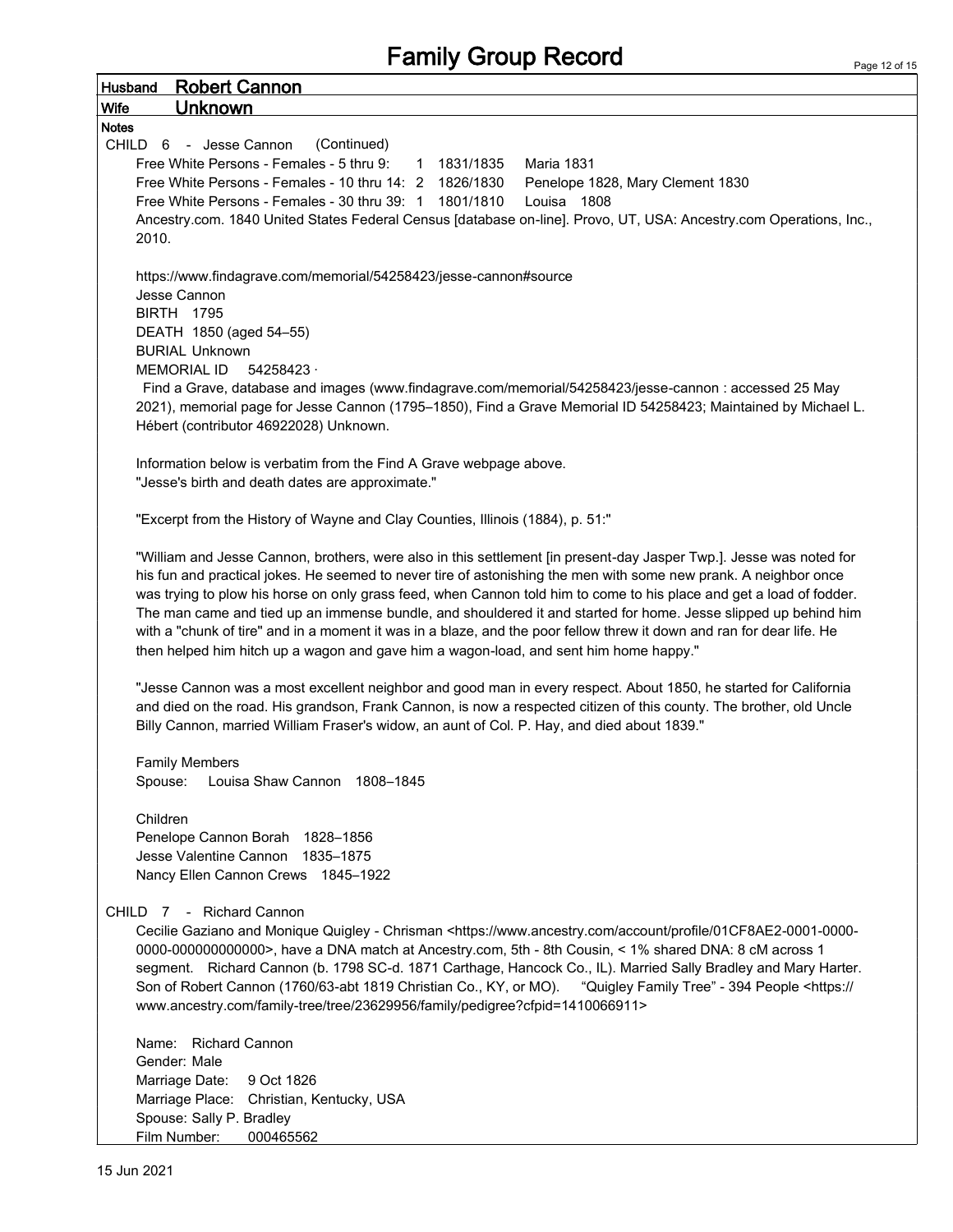Husband Robert Cannon Wife Unknown **Notes** CHILD 7 - Richard Cannon (Continued) Ancestry.com. Kentucky, U.S., County Marriage Records, 1783-1965 [database on-line]. Lehi, UT, USA: Ancestry.com Operations, Inc., 2016. Name: Richard Cannon Gender: Male Marriage Date: 1844 Marriage Place: Hancock, Illinois, USA Spouse: Mary Harter Film Number: 001532140 Ancestry.com. Illinois, U.S., County Marriage Records, 1800-1940 [database on-line]. Lehi, UT, USA: Ancestry.com Operations, Inc., 2016. 1850; Census Place: Hancock, Illinois; Roll: 109; Page: 271b; Dwelling 29; Family 29. Household Members Age Richard Cannon 52 abt 1798 South Carolina Farmer Mary Cannon 44 abt 1806 Virginia Robert Cannon 21 abt 1829 Illinois Farmer William Cannon 18 abt 1832 Illinois Farmer Cornelius Cannon16 abt 1834 Ilinois Farmer Ellen S Cannon 14 abt 1836 Illinois Farmer [male] Bolivar R Cannon 12 abt 1838 Illinois Ancestry.com. 1850 United States Federal Census [database on-line]. Provo, UT, USA: Ancestry.com Operations, Inc., 2009. 1860; Census Place: Harmony, Hancock, Illinois; Page: 448; Dwelling 1359; Family 1289; Rough and Ready P.O. Household Members Age Richard Cannon 62 abt 1798 South Carolina Farmer Mary Cannon 52 about 1808 Virginia John Boyles 26 abt 1834 Virginia Farm Laborer Ancestry.com. 1860 United States Federal Census [database on-line]. Provo, UT, USA: Ancestry.com Operations, Inc., 2009. 1870; Census Place: Carthage, Hancock, Illinois; Roll: M593\_226; Page: 58B; Dwelling 74. Household Members Age Richard Cannon 72 abt 1798 South Carolina Retired Farmer Mary Cannon 57 abt 1813 Virginia Ancestry.com. 1870 United States Federal Census [database on-line]. Provo, UT, USA: Ancestry.com Operations, Inc., 2009. Name: Richard Cannon Probate Date: 11 Jul 1871 Probate Place: Hancock, Illinois, USA Inferred Death Year: Abt 1871 Inferred Death Place: Illinois, USA Item Description: Administrators Records, Vol B, 1868-1875 Administrators and Executors Records, 1859-1925; Author: Illinois. County Court (Hancock County); Probate Place: Hancock, Illinois. Ancestry.com. Illinois, U.S., Wills and Probate Records, 1772-1999 [database on-line]. Provo, UT, USA: Ancestry.com Operations, Inc., 2015. Name: Richard Cannon Probate Date: 7 Jul 1871 Probate Place: Hancock, Illinois, USA Inferred Death Year: Abt 1871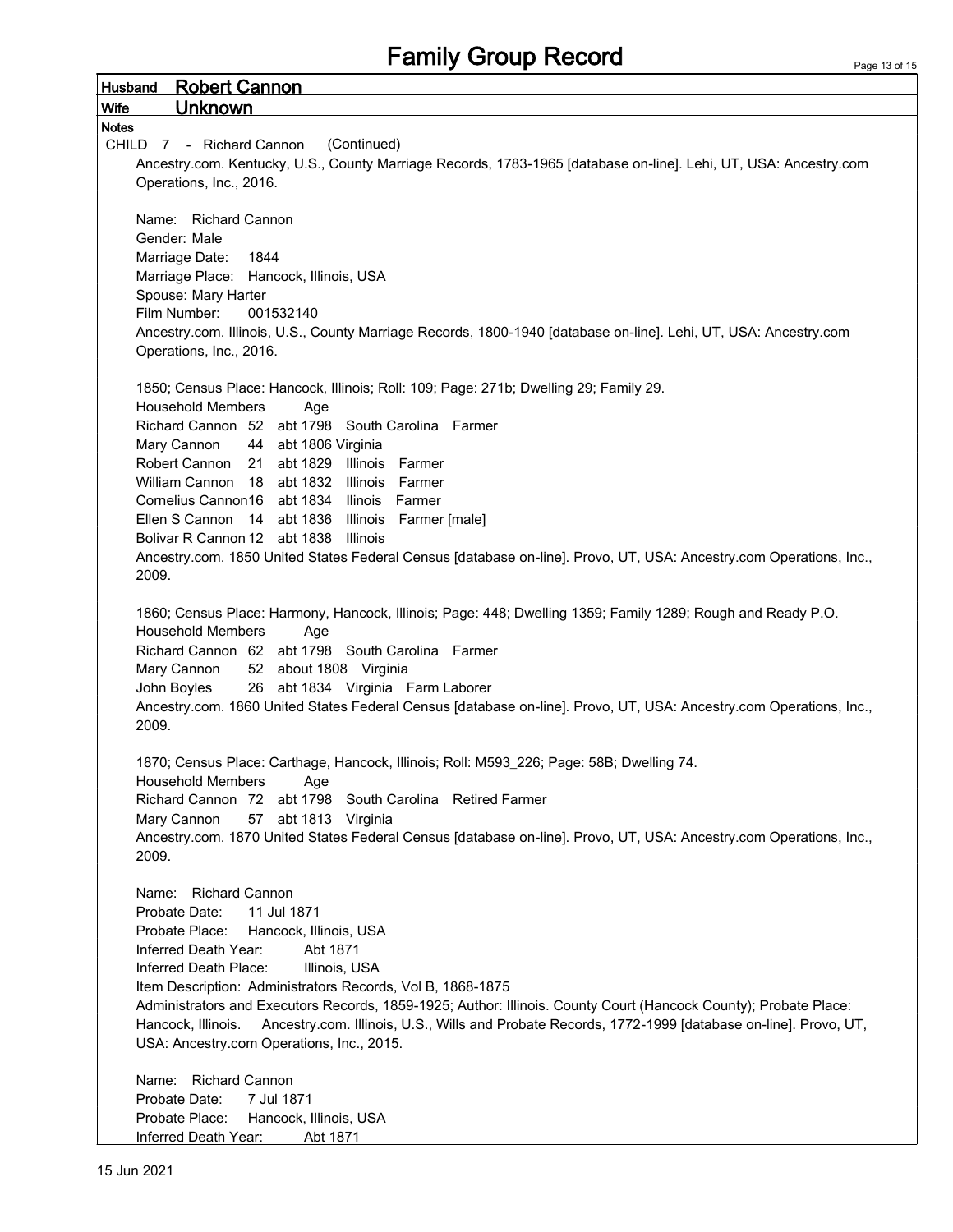| Husband                                                     | <b>Robert Cannon</b>                                                                                                    |                |                |                                                                                                                    |  |  |  |  |
|-------------------------------------------------------------|-------------------------------------------------------------------------------------------------------------------------|----------------|----------------|--------------------------------------------------------------------------------------------------------------------|--|--|--|--|
| <b>Wife</b>                                                 | <b>Unknown</b>                                                                                                          |                |                |                                                                                                                    |  |  |  |  |
| <b>Notes</b>                                                |                                                                                                                         |                |                |                                                                                                                    |  |  |  |  |
|                                                             | CHILD 7 - Richard Cannon<br>(Continued)                                                                                 |                |                |                                                                                                                    |  |  |  |  |
| Inferred Death Place:<br>Illinois, USA                      |                                                                                                                         |                |                |                                                                                                                    |  |  |  |  |
|                                                             | 118<br>Case Number:                                                                                                     |                |                |                                                                                                                    |  |  |  |  |
|                                                             | Item Description: Boxes 115-116 Cont. 1870s-1880s Boxes 117-118 1870s-1880s Boxes 119-120 to Be Cont.                   |                |                |                                                                                                                    |  |  |  |  |
|                                                             | 1870s-1880s.                                                                                                            |                |                |                                                                                                                    |  |  |  |  |
|                                                             | Hancock County, Illinois Probate Records, Ca. 1831-1942; Author: Hancock County (Illinois). Clerk of the Circuit Court; |                |                |                                                                                                                    |  |  |  |  |
|                                                             | Probate Place: Hancock, Illinois. Ancestry.com. Illinois, U.S., Wills and Probate Records, 1772-1999 [database on-      |                |                |                                                                                                                    |  |  |  |  |
| line]. Provo, UT, USA: Ancestry.com Operations, Inc., 2015. |                                                                                                                         |                |                |                                                                                                                    |  |  |  |  |
|                                                             |                                                                                                                         |                |                |                                                                                                                    |  |  |  |  |
|                                                             | <b>Richard Cannon</b>                                                                                                   |                |                |                                                                                                                    |  |  |  |  |
|                                                             | BIRTH 1798 South Carolina, USA                                                                                          |                |                |                                                                                                                    |  |  |  |  |
|                                                             | DEATH 27 Jun 1871 (aged 72-73)<br>Middle Creek, Hancock County, Illinois, USA                                           |                |                |                                                                                                                    |  |  |  |  |
|                                                             | BURIAL Old Brick Church Cemetery, Carthage, Hancock County, Illinois, USA                                               |                |                |                                                                                                                    |  |  |  |  |
|                                                             |                                                                                                                         |                |                | Find a Grave, database and images (www.findagrave.com/memorial/8264540/richard-cannon: accessed 28 May             |  |  |  |  |
|                                                             |                                                                                                                         |                |                | 2021), memorial page for Richard Cannon (1798-27 Jun 1871), Find a Grave Memorial ID 8264540, citing Old Brick     |  |  |  |  |
|                                                             |                                                                                                                         |                |                | Church Cemetery, Carthage, Hancock County, Illinois, USA; Maintained by Larry and Jane (contributor 46859165).     |  |  |  |  |
|                                                             |                                                                                                                         |                |                |                                                                                                                    |  |  |  |  |
|                                                             | He married (2) Mary Harter on 25 Jun 1844 in Hancock County, Illinois.                                                  |                |                |                                                                                                                    |  |  |  |  |
|                                                             |                                                                                                                         |                |                |                                                                                                                    |  |  |  |  |
|                                                             |                                                                                                                         |                |                | Information in a letter to Cecilie Gaziano, cgaziano@prodigy.net, from James Cannon Fleming of Carthage, IL, on 11 |  |  |  |  |
|                                                             | Nov 1991.                                                                                                               |                |                |                                                                                                                    |  |  |  |  |
|                                                             |                                                                                                                         |                |                |                                                                                                                    |  |  |  |  |
|                                                             | CHILD 8 - Nancy Cannon                                                                                                  |                |                |                                                                                                                    |  |  |  |  |
|                                                             | Name: Nancy Cannon                                                                                                      |                |                |                                                                                                                    |  |  |  |  |
|                                                             | Gender: Female                                                                                                          |                |                |                                                                                                                    |  |  |  |  |
|                                                             | Marriage Date:<br>23 Nov 1817                                                                                           |                |                |                                                                                                                    |  |  |  |  |
|                                                             | Marriage Place: Christian, Kentucky, USA                                                                                |                |                |                                                                                                                    |  |  |  |  |
|                                                             | Spouse: William Randolph                                                                                                |                |                |                                                                                                                    |  |  |  |  |
|                                                             | Film Number:<br>000465562                                                                                               |                |                |                                                                                                                    |  |  |  |  |
|                                                             |                                                                                                                         |                |                | Ancestry.com. Kentucky, U.S., County Marriage Records, 1783-1965 [database on-line]. Lehi, UT, USA: Ancestry.com   |  |  |  |  |
|                                                             | Operations, Inc., 2016.                                                                                                 |                |                |                                                                                                                    |  |  |  |  |
|                                                             |                                                                                                                         |                |                |                                                                                                                    |  |  |  |  |
|                                                             |                                                                                                                         |                |                | Information in a letter to Cecilie Gaziano, cgaziano@prodigy.net, from James Cannon Fleming of Carthage, IL, on 11 |  |  |  |  |
|                                                             | Nov 1991.                                                                                                               |                |                |                                                                                                                    |  |  |  |  |
|                                                             |                                                                                                                         |                |                |                                                                                                                    |  |  |  |  |
|                                                             | CHILD 9 - Judith Cannon                                                                                                 |                |                |                                                                                                                    |  |  |  |  |
|                                                             | 1830; Census Place: White, Illinois; Series: M19; Roll: 25; Page: 19.<br>Name: William Gallant                          |                |                |                                                                                                                    |  |  |  |  |
|                                                             | Free White Persons - Males - Under 5:                                                                                   | 1              | 1826/1830      | $\cdot$ ?                                                                                                          |  |  |  |  |
|                                                             | Free White Persons - Males - 20 thru 29:                                                                                | 1              |                | 1801/1810 William 1801                                                                                             |  |  |  |  |
|                                                             | Free White Persons - Females - Under 5:                                                                                 | $\mathbf{1}$   |                | 1826/1830 Abigail 1824 (1826?)                                                                                     |  |  |  |  |
|                                                             | Free White Persons - Females - 5 thru 9:                                                                                | $\overline{2}$ | 1821/1825 ?, ? |                                                                                                                    |  |  |  |  |
|                                                             | Free White Persons - Females - 20 thru 29: 1                                                                            |                | 1801/1810      | Judith abt 1803                                                                                                    |  |  |  |  |
|                                                             |                                                                                                                         |                |                | Ancestry.com. 1830 United States Federal Census [database on-line]. Provo, UT, USA: Ancestry.com Operations, Inc., |  |  |  |  |
|                                                             | 2010.                                                                                                                   |                |                |                                                                                                                    |  |  |  |  |
|                                                             |                                                                                                                         |                |                |                                                                                                                    |  |  |  |  |
|                                                             | 1840; Census Place: Effingham, Illinois; Roll: 58; Page: 136.                                                           |                |                |                                                                                                                    |  |  |  |  |
|                                                             | Name: William Gallant                                                                                                   |                |                |                                                                                                                    |  |  |  |  |
|                                                             | Free White Persons - Males - Under 5:                                                                                   | 1              | 1836/1840      | Andrew 1839                                                                                                        |  |  |  |  |
|                                                             | Free White Persons - Males - 5 thru 9:                                                                                  | 3.             | 1831/1835      | John 1832                                                                                                          |  |  |  |  |
|                                                             | Free White Persons - Males - 10 thru 14:                                                                                | $\mathbf{1}$   | 1826/1830      | ?                                                                                                                  |  |  |  |  |
|                                                             | Free White Persons - Males - 30 thru 39:                                                                                | $\mathbf{1}$   | 1801/1810      | William 1801                                                                                                       |  |  |  |  |
|                                                             | Free White Persons - Females - 5 thru 9:                                                                                |                |                | 2 1831/1835 Betsy 1835 (1833?), Julia 1837 (1835?)                                                                 |  |  |  |  |
|                                                             |                                                                                                                         |                |                |                                                                                                                    |  |  |  |  |